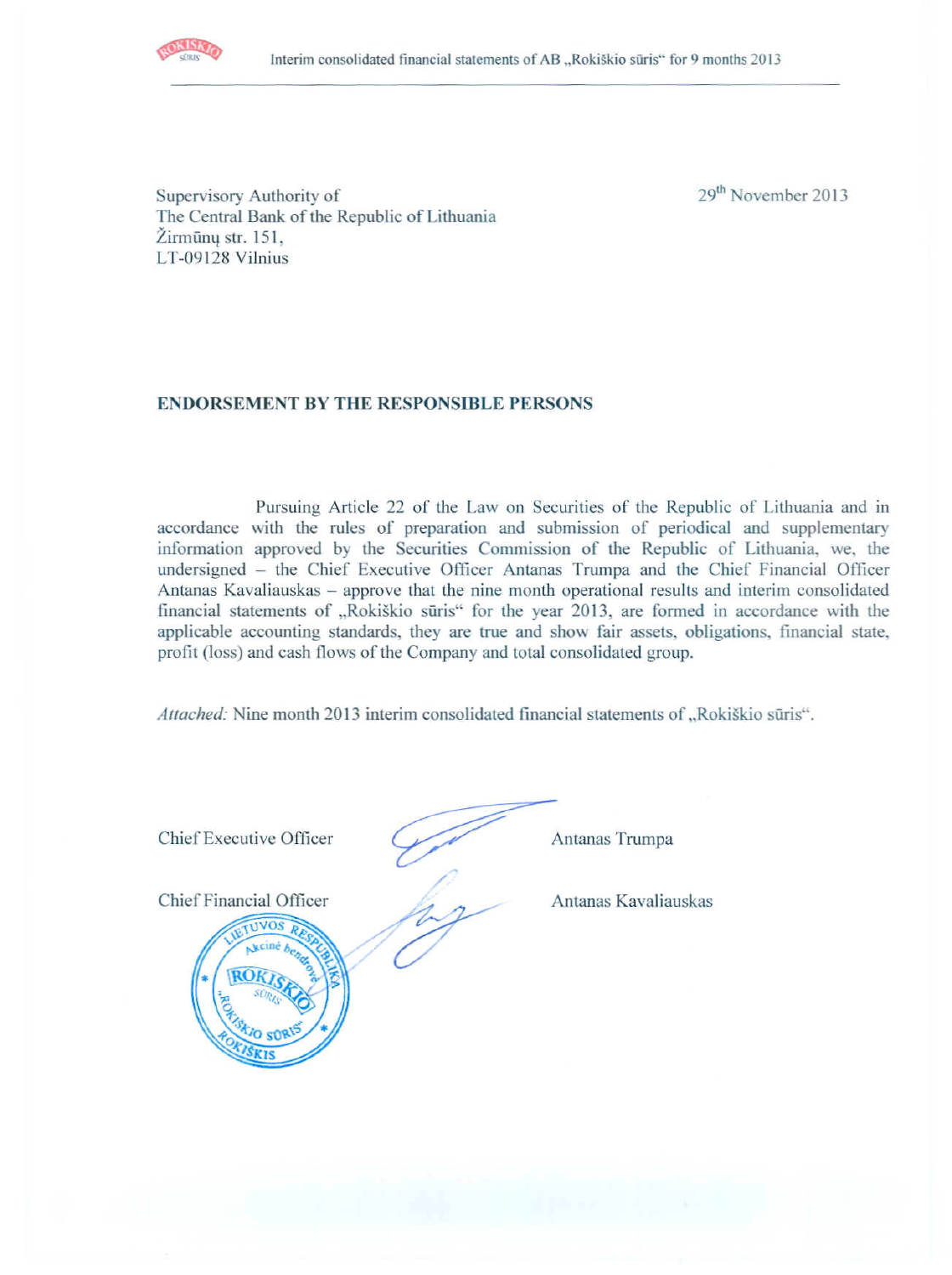

# **REPORT OF THE OPERATIONAL PERFORMANCE AND A SET OF INTERIM CONSOLIDATED FINANCIAL STATEMENTS FOR NINE MONTH PERIOD OF THE YEAR 2013**

*(Prepared in accordance with the rules of preparation and submission of periodical and supplementary information approved by the Securities Commission of the Republic of Lithuania)*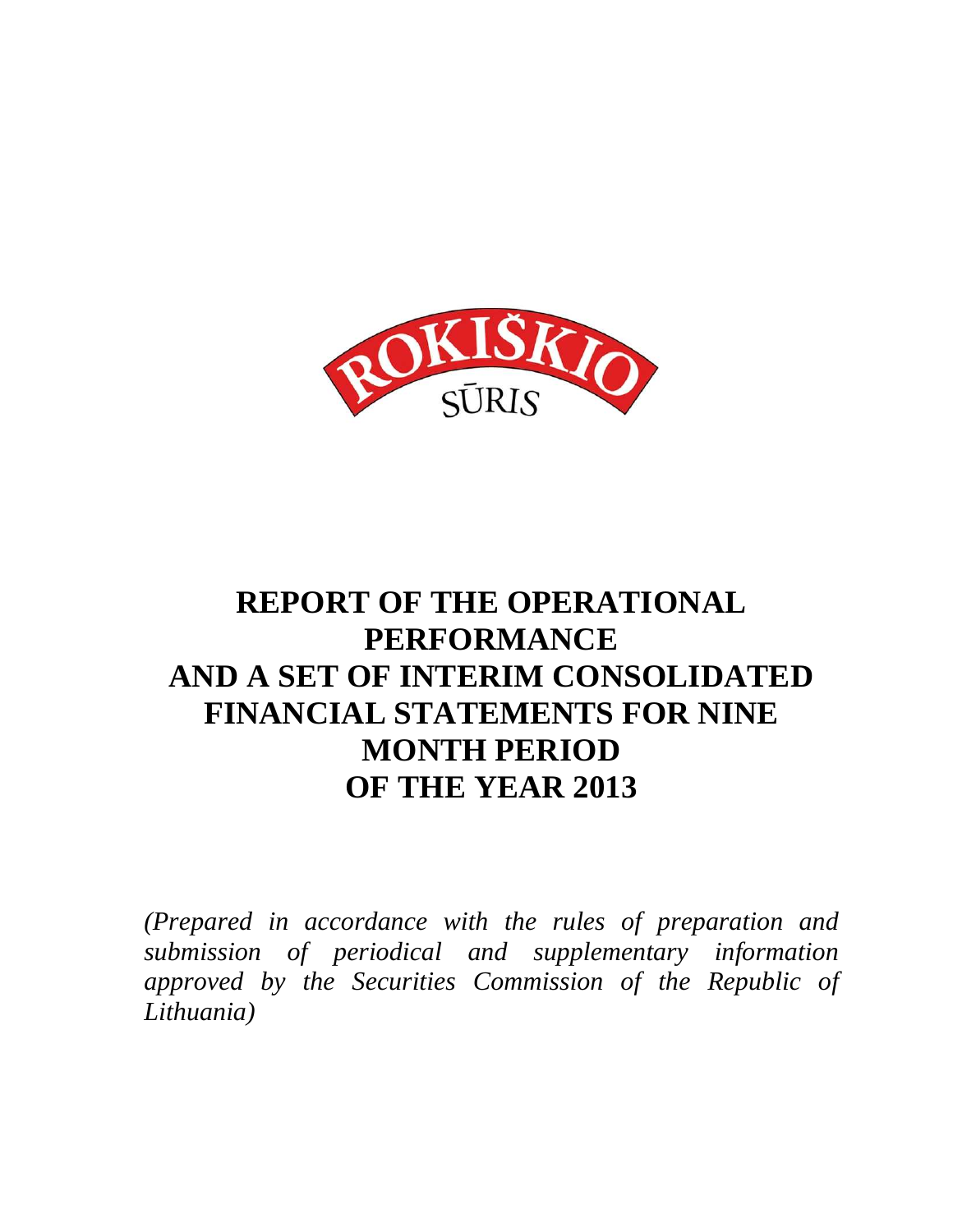# **TABLE OF CONTENTS**

| 1. Reporting term of the prepared report of the operation performance and the interim consolidated financial |  |
|--------------------------------------------------------------------------------------------------------------|--|
|                                                                                                              |  |
|                                                                                                              |  |
|                                                                                                              |  |
|                                                                                                              |  |
|                                                                                                              |  |
|                                                                                                              |  |
|                                                                                                              |  |
|                                                                                                              |  |
|                                                                                                              |  |
|                                                                                                              |  |
|                                                                                                              |  |
|                                                                                                              |  |
|                                                                                                              |  |
|                                                                                                              |  |
|                                                                                                              |  |
|                                                                                                              |  |
|                                                                                                              |  |
|                                                                                                              |  |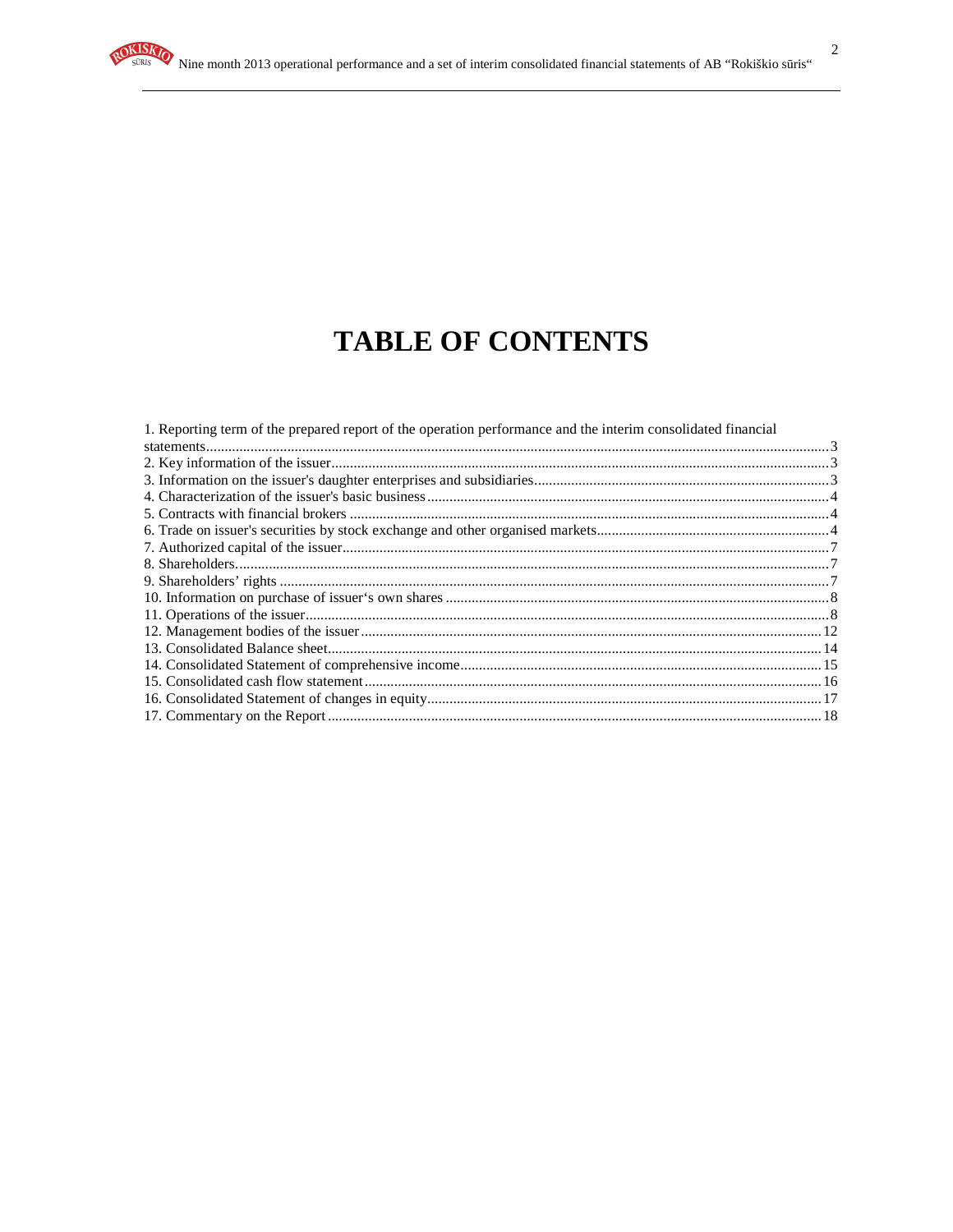# **1. Reporting term of the prepared report of the operation performance and the interim consolidated financial statements**

The review of operational results and consolidated financial statements refer to the nine month period of the year 2013.

# **2. Key information of the issuer**

Name of the issuer: Joint stock company "Rokiskio suris". Legal base: Joint Stock Company. Address – Pramones str. 3, LT 42150 Rokiskis, Republic of Lithuania. Telephone: +370 458 55 200, fax +370 458 55 300. E-mail address: rokiskio.suris@rokiskio.com Website: www.rokiskio.com Registered in on  $28<sup>th</sup>$  February 1992 by the Authorities of Rokiskis region. Re-registered in on 28<sup>th</sup> November 1995 by the Ministry of Economy of the Republic of Lithuania. Company code 173057512. Manager of registry of legal entities – State company "Registru centras". The authorized capital of AB "Rokiskio suris" equals to LTL 35,867,970. There are 35,867,970 shares. Nominal value per share equals to LTL 1 (one litas).

# **3. Information on the issuer's daughter enterprises and subsidiaries**

The consolidated group (hereinafter the "Group") consists of the Parent Company, two branches, four subsidiaries and one joint venture.

### **Subsidiaries of AB "Rokiškio s**ū**ris":**

UAB "Rokiskio pienas" legal address: Pramonės g. 8, LT - 28216 Utena. Company code: 300561844. AB "Rokiškio sūris" is its founder and the only shareholder having 100 per cent of shares.

UAB "Rokiškio pieno gamyba" legal address: Pramonės str. 8, LT - 28216 Utena. Company code: 303055649. AB "Rokiškio sūris" is its founder and the only shareholder having 100 per cent of shares.

Dairy cooperative "Žalmargė" legal address: Kalnalaukio str.1, Širvintos. Company code: 178301073.

Latvian company SIA Jekabpils piena kombinats (company code 45402008851, legal address: Akmenu iela 1, Jekabpils, Latvija LV-5201).

Latvian company SIA Kaunata (company code 240300369, legal address Rogs, Kaunata pag., Rezeknes nov., Latvia).

### **Co-controlled company:**

UAB "Pieno upės", legal address: Sandėlių str. 9, Kaunas. Company code: 135027862.

# **Branches of AB "Rokiškio s**ū**ris"**:

AB "Rokiškio sūris" branch Utenos pienas (Company code: 110856741, Pramonės str. 8, LT-28216 Utena);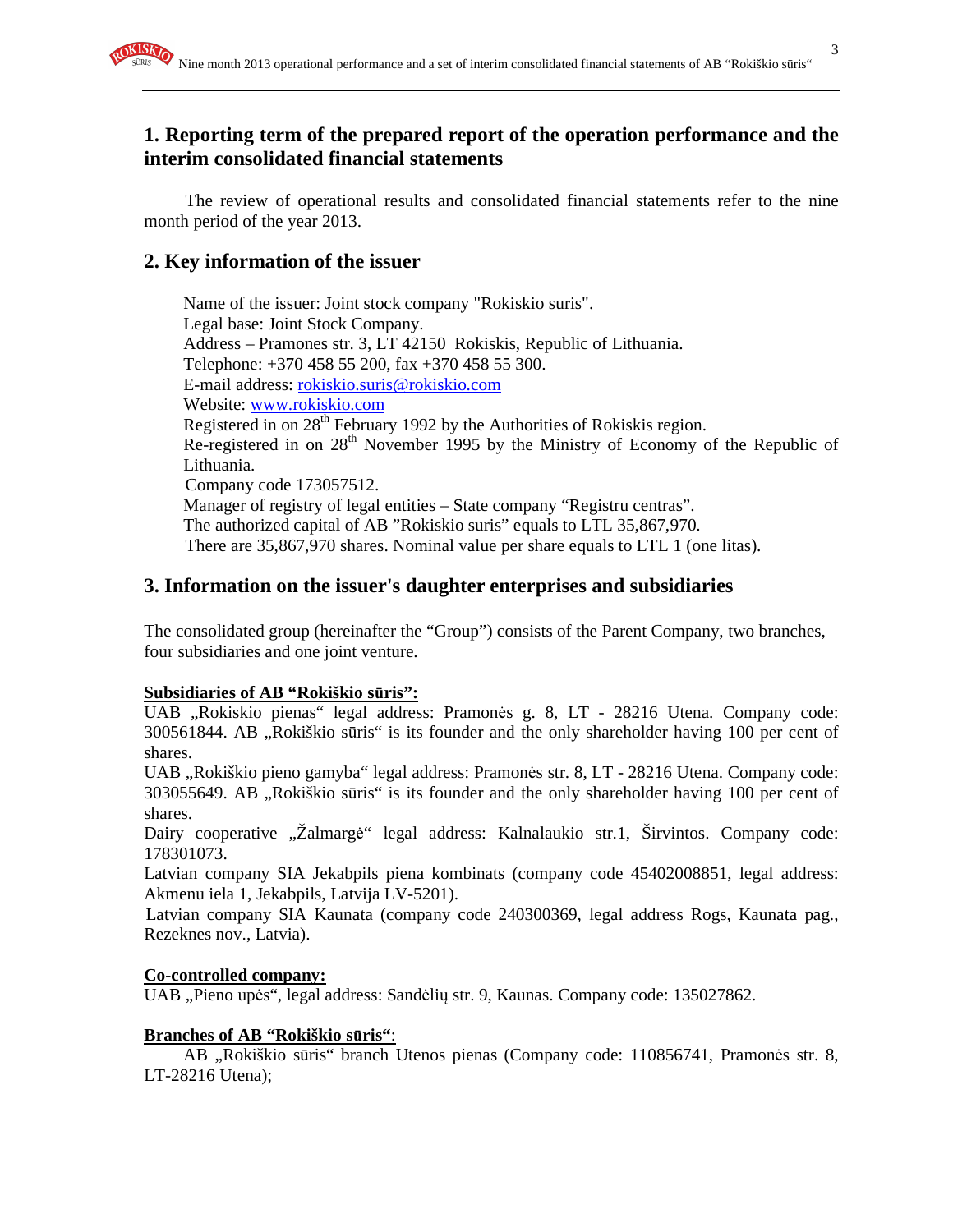AB "Rokiškio sūris" branch Ukmergės pieninė (Company code: 182848454, Kauno g. 65, LT-20119, Ukmergė).

# **4. Characterization of the issuer's basic business**

Basic business of the group of "Rokiškio sūris":

♦ Dairying and cheese production (EVRK 10.51);

Basic business of AB "Rokiškio sūris" is production and sales of fermented cheese, whey products, and skim milk powder.

Subsidiaries:

Basic business of UAB "Rokiškio pienas" is sales of fresh dairy products (fluid milk, kefir, sour milk, butter, curds, fresh cheese, sour cream, chocolate coated curds dessert, desserts).

Basic business of UAB "Rokiškio pieno gamyba" is production of fresh dairy products (fluid milk, kefir, sour milk, butter, curds, fresh cheese, sour cream, chocolate coated curds dessert, desserts).

Basic business of KB "Žalmargė" is purchase of raw milk.

Basic business of SIA Jekabpils piena kombinats – purchase of raw milk.

Basic business of SIA Kaunata – purchase of raw milk.

Joint venture:

Basic business of UAB "Pieno upės" is purchase of raw milk.

#### Branches of AB "Rokiskio sûris"

Basic business of AB "Rokiškio sūris" subsidiary Utenos pienas and AB "Rokiškio sūris" subsidiary Ukmergės pieninė is purchase of raw milk.

# **5. Contracts with financial brokers**

On  $24<sup>th</sup>$  December 2003, AB "Rokiškio sūris" made a contract with UAB FMI "Baltijos vertybiniai popieriai" (Gedimino pr.60, Vilnius) regarding administration of shareholders of AB "Rokiškio sūris". On  $15<sup>th</sup>$  January 2007, the financial company changed its name into UAB FMI "Orion securities" (A.Tumėno str. 4 , LT-01109 Vilnius).

# **6. Trade on issuer's securities by stock exchange and other organised markets**

The 35,867,970 ordinary registered shares of AB "Rokiškio sūris" are listed on the Official List of NASDAQ OMX Vilnius Stock Exchange. (VVPB symbol RSU1L). Nominal value per share 1 (one) litas.

The Company has not issued any debt securities for the public stock trading.

The Company has not issued nor registered any debt securities for the non-public stock trading. There are no securities which would not participate as a part of the Authorized Capital and be regulated by the Law on Securities.

The shares were not traded by other stock exchanges or similar institutions. As from 22nd November 2010 the trade on stock markets is performed in euros.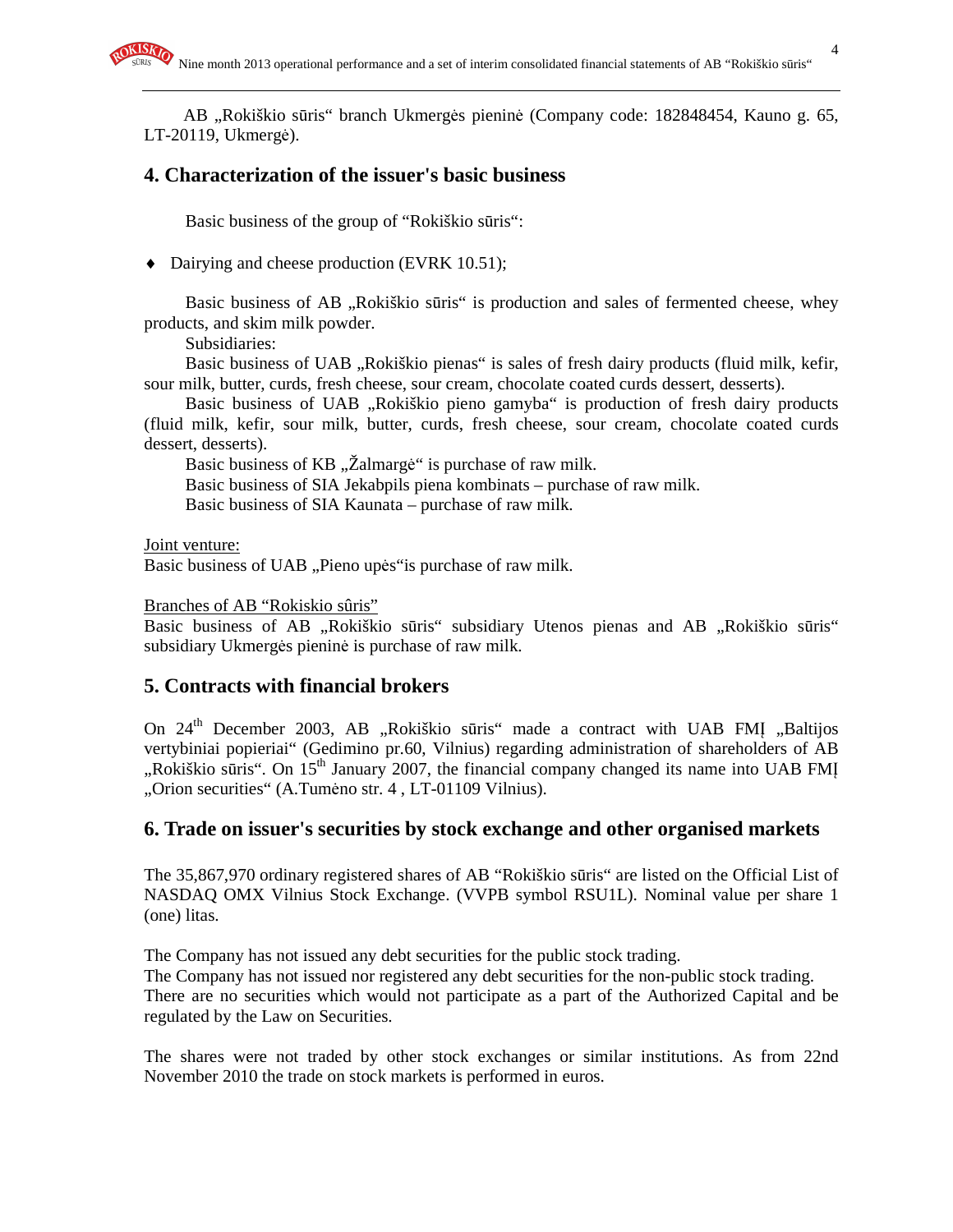Trade by shares of AB Rokiskio sûris on NASDAQ OMX Vilnius Stock Exchange Vilnius Stock Exchange:

### **Trade on central market:**

| <b>Reporting period</b> |            | Price (Eur) |       |       |         | Turnover (Eur) |            |                |            |
|-------------------------|------------|-------------|-------|-------|---------|----------------|------------|----------------|------------|
| from                    | to         | max.        | min.  | aver. | Last    | Date of        | max.       | min            | Last       |
|                         |            |             |       |       | session | last trade     |            |                | session    |
|                         |            |             |       |       |         | session        |            |                |            |
| 2011.01.01              | 2011.03.31 | 1.789       | 1.505 | 1.696 | 1.750   | 2011.03.31     | 92,633.76  | $\overline{0}$ | $\Omega$   |
| 2011.04.01              | 2011.06.30 | 1.807       | 1.410 | 1.574 | 1.440   | 2011.06.30     | 118,496.02 | $\mathbf{0}$   | 118,496.02 |
| 2011.07.01              | 2011.09.30 | 1.485       | 1.370 | 1.404 | 1.400   | 2011.09.30     | 223,147.30 | $\Omega$       | 14,035.60  |
| 2011.10.01              | 2011.12.30 | 1.478       | 1.205 | 1.256 | 1.298   | 2011.12.30     | 644,770.74 | $\mathbf{0}$   | 3,595.46   |
| 2012.01.01              | 2012.03.30 | 1.388       | 1.29  | 1.360 | 1.359   | 2012.03.30     | 118,945.00 | $\mathbf{0}$   | $\Omega$   |
| 2012.04.01              | 2012.06.30 | 1.40        | 1.25  | 1.36  | 1.36    | 2012.06.29     | 108,953.50 | $\Omega$       | 4,128.00   |
| 2012.07.01              | 2012.09.30 | 1.40        | 1.30  | 1.37  | 1.40    | 2012.09.28     | 641,665.74 | $\Omega$       | 1,158.70   |
| 2012.10.01              | 2012.12.31 | 1.47        | 1.33  | 1.37  | 1.40    | 2012.12.28     | 390,622.20 | $\Omega$       | 1,950.00   |
| 2013.01.01              | 2013.03.30 | 1.59        | 1.39  | 1.46  | 1.57    | 2013.03.28     | 77,386.93  | $\mathbf{0}$   | 4,671.62   |
| 2013.04.01              | 2013.06.30 | 1.63        | 1.44  | 1.49  | 1.50    | 2013.06.28     | 231,098.74 | $\mathbf{0}$   | 5,992.78   |
| 2013.07.01              | 2013.09.30 | 1.62        | 1.48  | 1.57  | 1.59    | 2013.09.30     | 93,753.10  | $\Omega$       | 93,753.10  |

# **Trade in the shares of AB "Rokiškio s**ū**ris" during January-September 2013**



Data source – website of AB NASDAQ OMX Vilnius: http://www.nasdaqomxbaltic.com/market/?instrument=LT0000100372&list=2&pg=details&tab=historical&lang=en& currency=0&downloadcsv=0&date=&start\_d=1&start\_m=1&start\_y=2013&end\_d=30&end\_m=9&end\_y=2013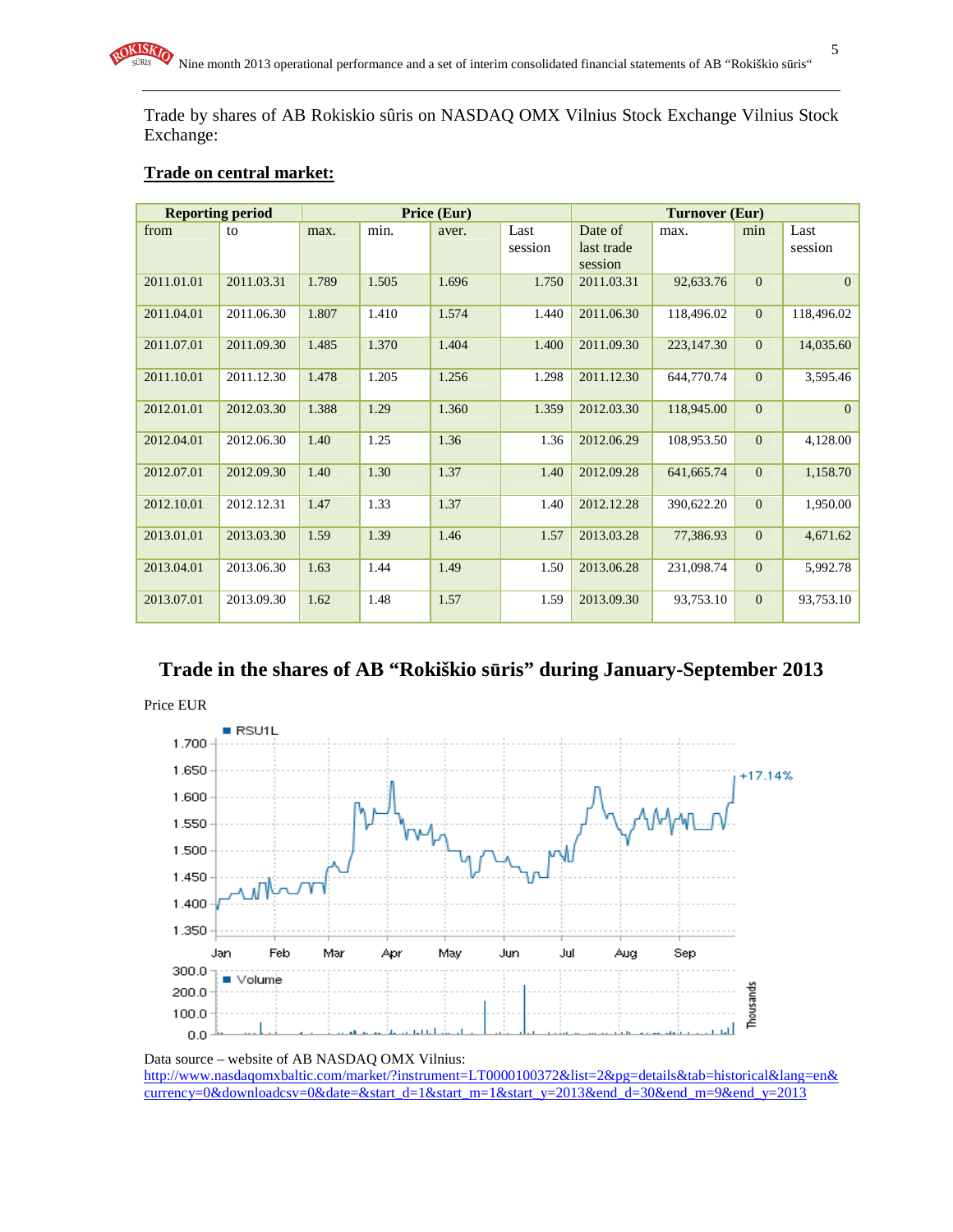

# **Trade in the shares of AB "Rokiškio s**ū**ris" during January-September 2012**

Data source – website of AB NASDAQ OMX Vilnius: http://www.nasdaqomxbaltic.com/market/?instrument=LT0000100372&list=2&pg=details&tab=historical&lang=lt& currency=0&downloadcsv=0&date=&start\_d=1&start\_m=1&start\_y=2012&end\_d=30&end\_m=9&end\_y=2012

| <b>Reporting period</b> |            | <b>Total turnover</b> |              | Date of last  | <b>Capitalization</b> |
|-------------------------|------------|-----------------------|--------------|---------------|-----------------------|
| from                    | to         | (units)               | (Eur)        | trade session | (Eur)                 |
|                         |            |                       |              |               |                       |
| 2010.01.01              | 2010.03.31 | 988,352               | 975,929.00   | 2010.03.31    | 38 983 123            |
| 2010.04.01              | 2010.06.30 | 1,384,497             | 1,419,903.00 | 2010.06.30    | 37 406 882            |
| 2010.07.01              | 2010.09.30 | 829,929               | 1,022,024.00 | 2010.09.30    | 53 092 399            |
| 2010.10.01              | 2010.12.31 | 1,564,687             | 2,715,182.00 | 2010.12.30    | 68 893 250            |
| 2011.01.01              | 2011.03.31 | 482,039               | 817,582.95   | 2011.03.31    | 62 768 948            |
| 2011.04.01              | 2011.06.30 | 791,936               | 1,246,500.83 | 2011.06.30    | 51 649 877            |
| 2011.07.01              | 2011.09.30 | 821,016               | 1,152,527.70 | 2011.09.30    | 50 215 158            |
| 2011.10.01              | 2011.12.31 | 1,192,435             | 1,498,010.23 | 2011.12.30    | 46 556 625            |
| 2012.01.01              | 2012.03.31 | 189,564               | 257,712.33   | 2012.03.31    | 48 744 571            |
| 2012.04.01              | 2012.06.30 | 228,464               | 310,179.89   | 2012.06.29    | 48 780 439            |
| 2012.07.01              | 2012.09.30 | 835,557               | 1,142,089.88 | 2012.09.28    | 50 215 158            |
| 2012.10.01              | 2012.12.31 | 525,165               | 717,997.30   | 2012.12.28    | 50 215 158            |
| 2013.01.01              | 2013.03.31 | 265,841               | 389,055.13   | 2013.03.28    | 56 312 713            |
| 2013.04.01              | 2013.06.30 | 675,596               | 1,005,631.66 | 2013.06.28    | 53 801 955            |
| 2013.07.01              | 2013.09.30 | 358,981               | 562,423.85   | 2013.09.30    | 57 030 072            |

# **Capitalization of the Securities**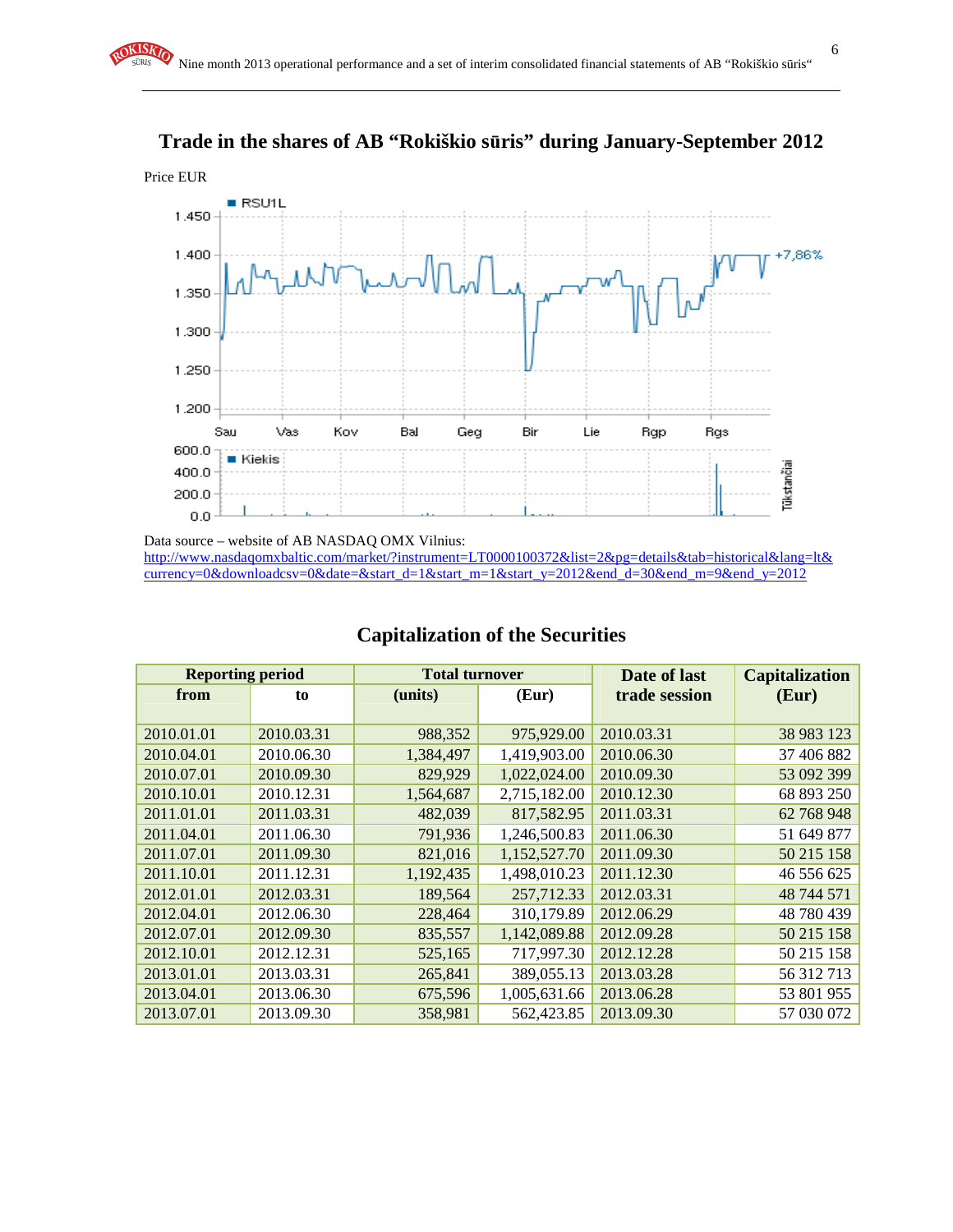# **7. Authorized capital of the issuer**

As at 30<sup>th</sup> September 2013, the Authorized capital of AB "Rokiškio sūris":

| Type of shares             | Number of shares | Nominal value,<br>LTL | Total nominal<br>value. LTL | Share of<br>authorized capital<br>(% ) |
|----------------------------|------------------|-----------------------|-----------------------------|----------------------------------------|
|                            |                  |                       |                             |                                        |
| Ordinary registered shares | 35 867 970       |                       | 35 867 970                  | 100.00                                 |

All shares of AB "Rokiškio sūris" are paid-up, and they are not subject to any limitations of transference.

# **8. Shareholders.**

Total number of shareholders (as at 30.09.2013)– 5,644 shareholders.

#### **The shareholders having or owning over 5 percent of the issuer's authorized capital (as at 30.09.2013):**

| Name, surname<br><b>Name of company</b>                                            | <b>Address</b>                                   |                            | <b>Proprietary rights</b> |       | <b>With associated</b><br>persons |                            |
|------------------------------------------------------------------------------------|--------------------------------------------------|----------------------------|---------------------------|-------|-----------------------------------|----------------------------|
|                                                                                    |                                                  | Number of<br><b>shares</b> | Capital<br>share %        |       |                                   | <b>Number</b><br>of shares |
| <b>UAB</b> "Pieno pramonės"<br>investicijų valdymas"<br><b>Comp.code 173748857</b> | Pramonės str. 3.<br><b>Rokiškis</b><br>Lithuania | 10 032 173                 | 27.97                     | 28.61 | 68.56                             | 70.13                      |
| <b>Antanas Trumpa</b>                                                              | Sodų 41a, Rokiškis<br>Lithuania                  | 12 245 022                 | 34.14                     | 34.92 | 68.56                             | 70.13                      |
| Skandinaviska Enskilda<br><b>Banken AB clients</b><br>Code 502032-9081             | Sergels Torg 2,<br>10640<br>Stockholm            | 2 066 884                  | 5.76                      | 5.89  |                                   |                            |
| <b>Swedbank clients</b><br><b>Comp.code 10060701</b>                               | Liivalaia 8,<br>Tallinn<br>Estonia               | 2 9 1 2 6 6 9              | 8.12                      | 8.31  | ۰                                 |                            |
| AB "Rokiškio sūris"<br><b>Comp.code 173057512</b>                                  | Pramonės str.3,<br><b>Rokiškis</b><br>Lithuania  | 802 094                    | 2.24                      |       | $\blacksquare$                    |                            |

# **9. Shareholders' rights**

#### **Shareholders have the following non-economic rights**:

- 1) to attend the general meetings of shareholders;
- 2) to make advance inquiries addressed to the company in regards with the items on the agenda of general meeting of shareholders;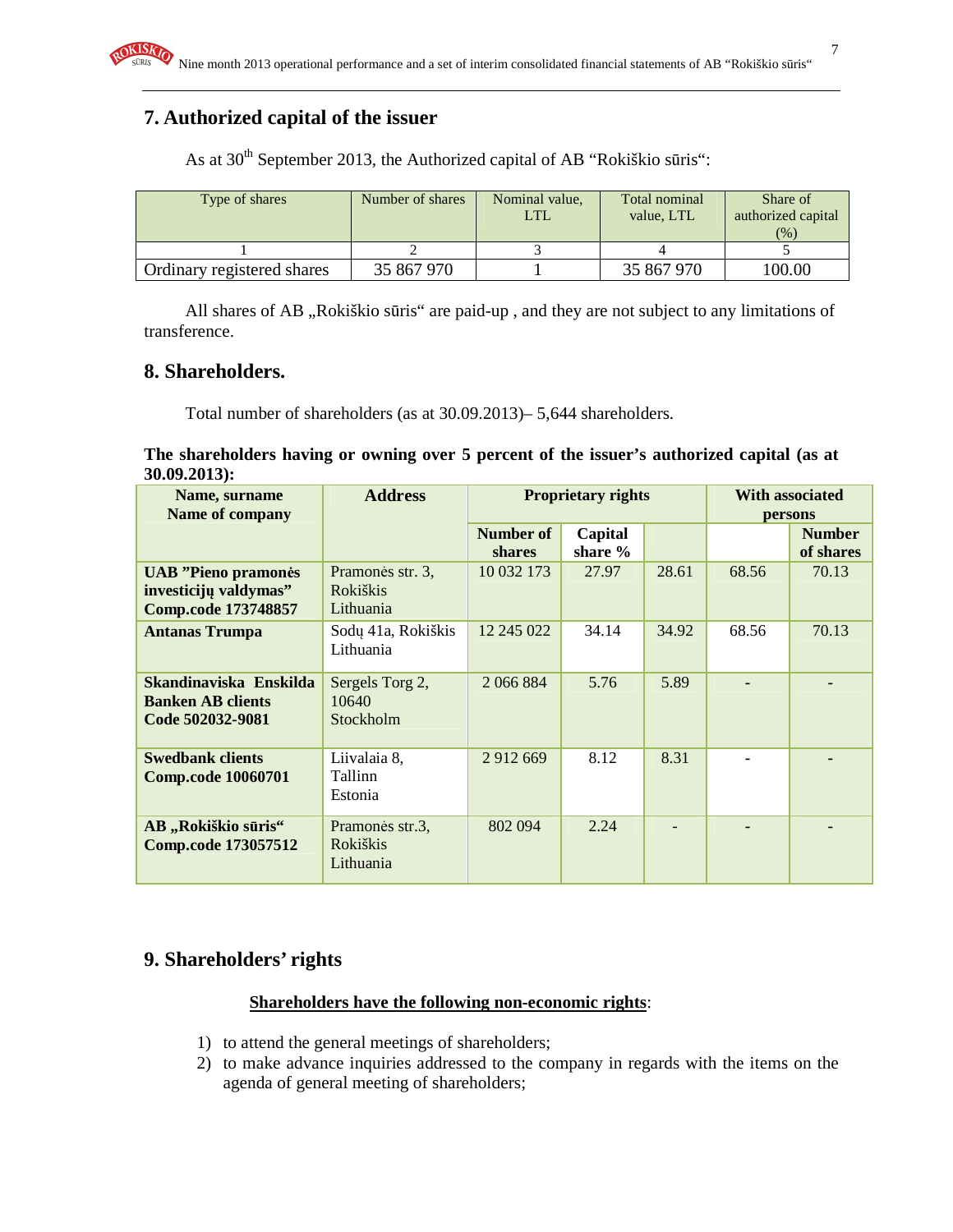- 3) based on the rights provided with the shares to vote on the general meetings of shareholders;
- 4) according with Part 1 of Article 18 of the Law on the Joint Stock Companies to obtain information on the company's operations;
- 5) to address the court requesting to bring an action of damages against the company if the damage was caused by noncompliance or inadequate compliance with duties of the company manager and board of directors as stated by the Law on Joint Stock Companies of the Republic of Lithuania or other laws, as well as the Articles of Association and or in any other cases as stated by the Lithuanian Laws;
- 6) other non-economic rights established by the Lithuanian Laws.

#### **Shareholders have the following property rights**:

- 1) to receive a certain portion of the Company's profit (dividend);
- 2) to receive a certain portion of the company's funds when its authorized capital is decreased in order to pay out the fund to shareholders;
- 3) to receive shares without payment if the authorised capital is increased from the funds of the Company;
- 4) to have priority in acquiring the newly issued shares or convertible bonds of the Company unless the General Meeting of the Shareholders resolves to waive such right complying with the applicable Law;
- 5) to lend to the Company as determined by the Laws of the Republic of Lithuania, the company however cannot mortgage its assets when borrowing from shareholders. When the company borrows from shareholders the interest cannot exceed the average interest rate of the local commercial banks on the day of contracting. In this case the company and shareholders must not agree regarding the higher rate of interest;
- 6) to receive a portion of assets of the Company in liquidation;
- 7) other property rights established by the Lithuanian Laws.

The rights identified by points 1, 2, 3 and 4 are provided to the persons who were the company's shareholders at the end of the tenth working day after the corresponding general meeting of shareholders.

### **10. Information on purchase of issuer's own shares**

During the public quotation from  $2011.09.07$  to  $2011.09.20$  AB  $,$ Rokiškio sūris" acquired 788,804 own shares which made 2.20 % of the company's authorized capital, and during the period from 2011.12.01 to 2012.12.14 it was acquired 13,290 own shares which made 0.04 % of the company's authorized capital.

As at the end of the reporting period  $(30<sup>th</sup>$  September 2012), AB "Rokiškio sūris" has in treasure 802,094 ordinary registered shares and it makes 2.24 % of the company's authorized capital.

Treasury shares have no voting right.

#### **11. Operations of the issuer**

AB "Rokiškio sūris" is one of the largest and most modern dairy production companies in Lithuania. The main activity of the company is production and sales of fermented cheese, fresh dairy products, butter, milk powders, whey and other milk products.

On 2nd May 2013, a new subsidiary Rokiskio pieno gamyba UAB was registered in the register of Legal Entities. The subsidiary Rokiskio pieno gamyba UAB was established in order to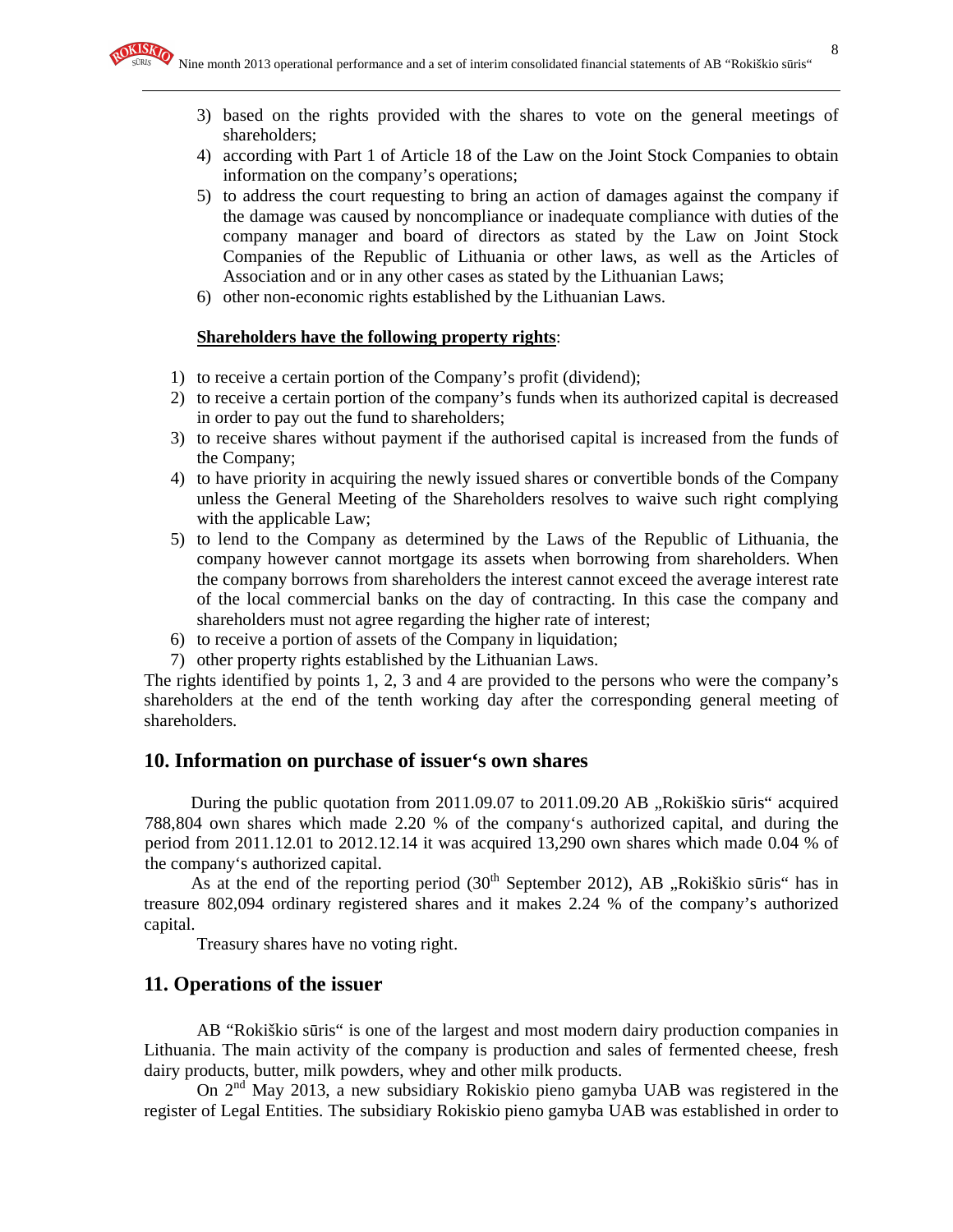optimize the group's performance and to reach better results. A part of Rokiskio pienas UAB, which continues its operations of product distribution, is separated and a new company Rokiskio pieno gamyba UAB with equal legal form is established on the basis of the assets, rights and obligations assigned to this part of the company, and the main business of the new subsidiary is production of dairy products.

The Group's production is developed in the towns of Rokiškis (AB "Rokiškio sūris"), Utena (UAB "Rokiškio pieno gamyba") and Ukmerge (UAB "Rokiškio pieno gamyba" subsidiary "Ukmergės pieninė").

Specialization of Rokiskis production plant – fermented cheese and whey products.

 $\bullet$  Specialization of Utena production plant – fresh dairy products for the local market, whey protein concentrate, milk powder and butter production.

Specialization of Ukmerge production plant – curd and curd cheese production.

Specialization of Rokiskio pienas  $UAB -$  sales of the Group's products in Lithuania, Latvia and Estonia.

In January-September 2013, the Group Rokiskio suris AB followed smooth production cycle maintaining similar production levels to the last year.

The Companies are highly concerned about food safety and quality issues in order to satisfy customer needs and comply with the environmental requirements.

The Company was the first company in Lithuania who was certified in accordance with the Hazard Analysis and Critical Control Point systems (HACCP), and the first of dairy companies who was certified in accordance with the Quality management and Environment management systems complying with the international requirements of ISO standards (ISO 9001:2008, ISO 14001:2004, ISO 22000:2005).

The most important aspect of the companies' performance is food safety. In order to reach higher level of food safety effectiveness the company in Rokiskis improved the food safety system and in 2013 it was certified in accordance with the scheme for certification of food safety systems FSSC 22000. The system covers ISO 22000:2005 and ISO/TS 22002-1:2009 as well as additional requirements. The food safety scheme is recognized by the Global Food Safety Initiative GFSI, and it can replace some other previously recognized food safety standards such as BRCm IFS and SQF.

In 2012, the Utena plant implemented and certified the social responsibility standard SA8000.

Nine month consolidated non-audited net profit of AB "Rokiškio sūris" Group is equal to LTL 19.522 million, i.e. 3.23 % less than during the same period of the last year. In 2012, nine month consolidated net profit was equal to LTL 20.174 million. The net profitability of the Group in nine months 2013 made 3.00 per cent.

The profit decrease compared to the last year was caused by higher prices for raw milk. During the nine month period 2013 prices for raw milk in Lithuania increased by 31%. Secondly, the sales on the local market were unprofitable. Prices for dairy products were rising much slower compared to the cost boost due to more expensive raw milk.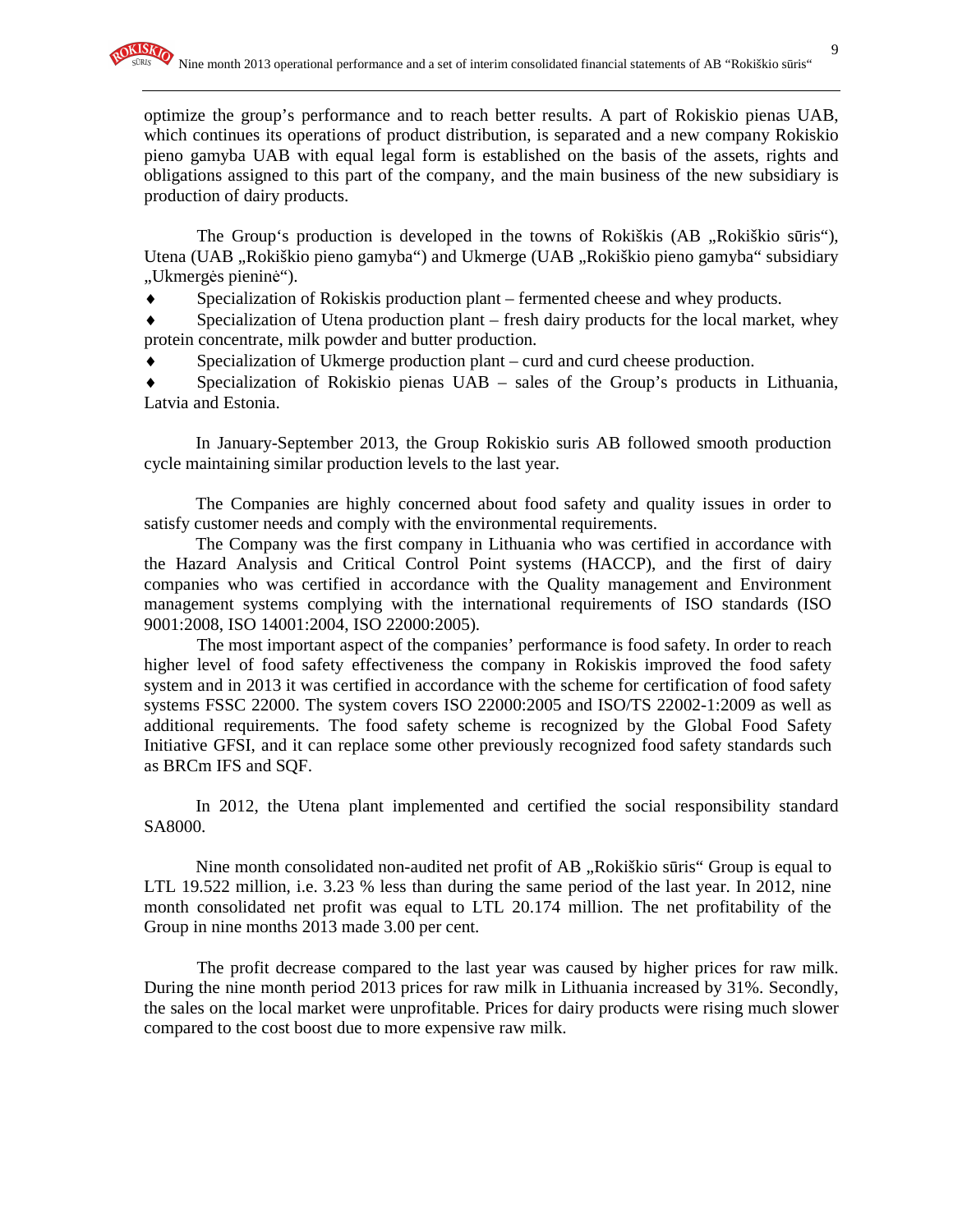| <b>Sold</b><br><b>Countries</b> |               |        |             |               |  |  |
|---------------------------------|---------------|--------|-------------|---------------|--|--|
|                                 | Jan-Sept 2013 |        |             | Jan-Sept 2012 |  |  |
|                                 | thousand Lt   | %      | thousand Lt | %             |  |  |
| Lithuania                       | 190 918       | 29.12  | 183876      | 31.61         |  |  |
| EU                              | 319 647       | 48.76  | 290 946     | 50.02         |  |  |
| Other                           | 145 000       | 22.12  | 106 875     | 18.37         |  |  |
| <b>Total</b>                    | 655 565       | 100.00 | 581 697     | 100.00        |  |  |









January – September 2013 consolidated non-audited sales of AB "Rokiškio suris" Group made LTL 655.565 million, i.e. 12.70 per cent more than during the same period of the last year. The consolidated sales of the same period of 2012 were equal to LTL 581.697 million.

The improved results of the nine months compared to the same period of the last year were caused by higher prices of exported products.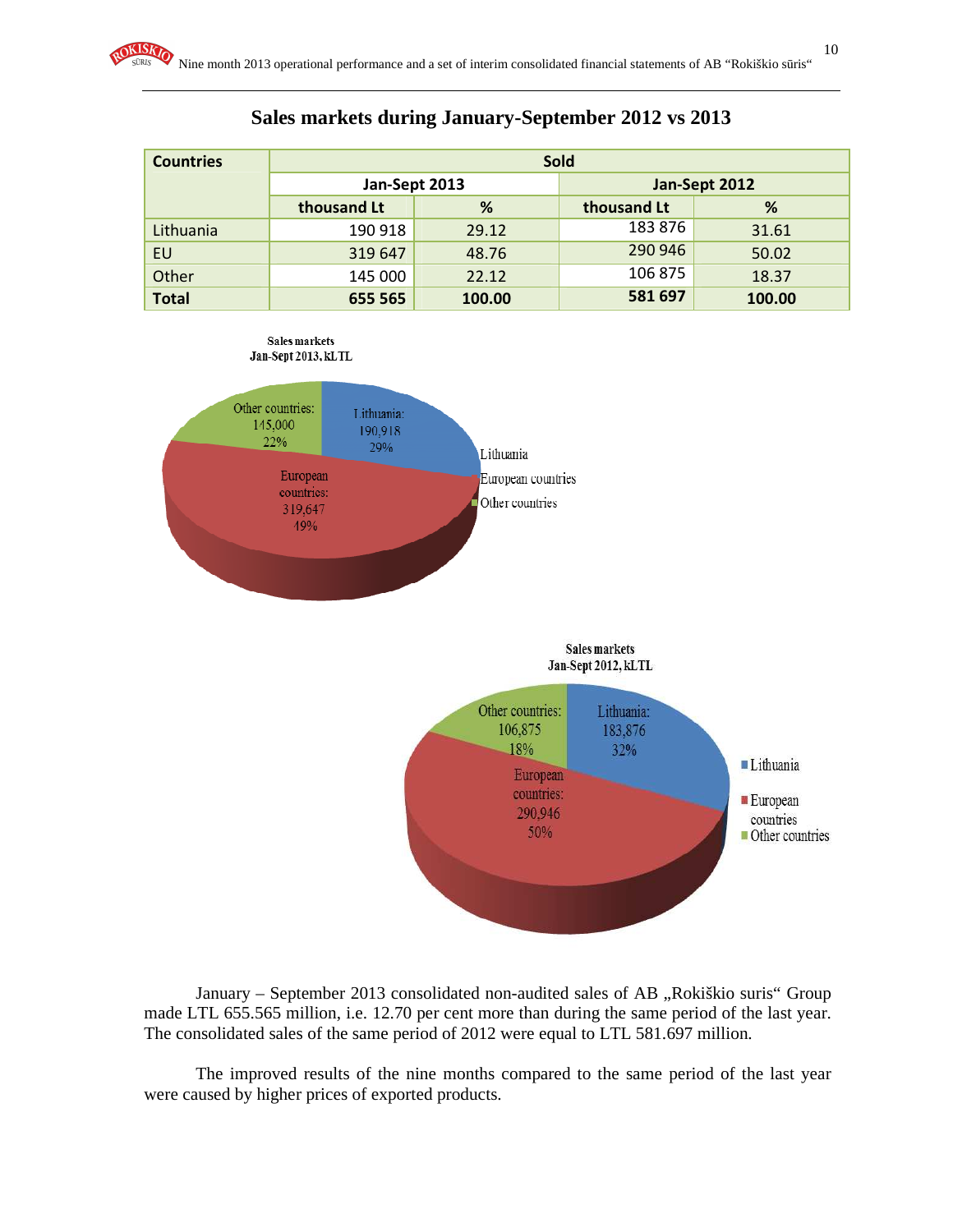The key changes in the raw milk sector were caused by the increased raw milk prices.

The table below shows prices of raw milk paid by the Group to large farmers with the farms of European size delivering over 40 tons raw milk per month during the nine month period 2013 and 2012.

| <b>Month</b>                                         | <b>Price of natural milk</b> |                |  |  |
|------------------------------------------------------|------------------------------|----------------|--|--|
|                                                      | 2013<br>(Lt/t)               | 2012<br>(Lt/t) |  |  |
| January                                              | 1,178                        | 1,173          |  |  |
| <b>February</b>                                      | 1,160                        | 1,204          |  |  |
| March                                                | 1,169                        | 1,155          |  |  |
| <b>April</b>                                         | 1,114                        | 1,130          |  |  |
| May                                                  | 1,143                        | 1,012          |  |  |
| June                                                 | 1,118                        | 948            |  |  |
| July                                                 | 1,156                        | 931            |  |  |
| <b>August</b>                                        | 1,219                        | 936            |  |  |
| <b>September</b>                                     | 1,355                        | 982            |  |  |
| <b>Average milk purchasing</b><br>price for 9 months | 1,179                        | 1,047          |  |  |



The price of natural raw milk paid by the Group to large farmers with the farms of European size delivering over 40 tons of raw milk per month during the nine month period in 2013 increased by 13.7 per cent compared to 2012 (from 1047 Lt/t to 1190 Lt/t).

Within January-September 2013 in Lithuania it was bought 1,017,000 tons of natural milk, i.e. 2.8 per cent more than during the same period last year (1,047,000 t).

Within 9 months 2013, the production of fermented cheese decreased by 3.00 per cent. This was caused by the decrease of raw milk and changes in the assortment of cheeses. (In 2013, it was produced more hard cheese).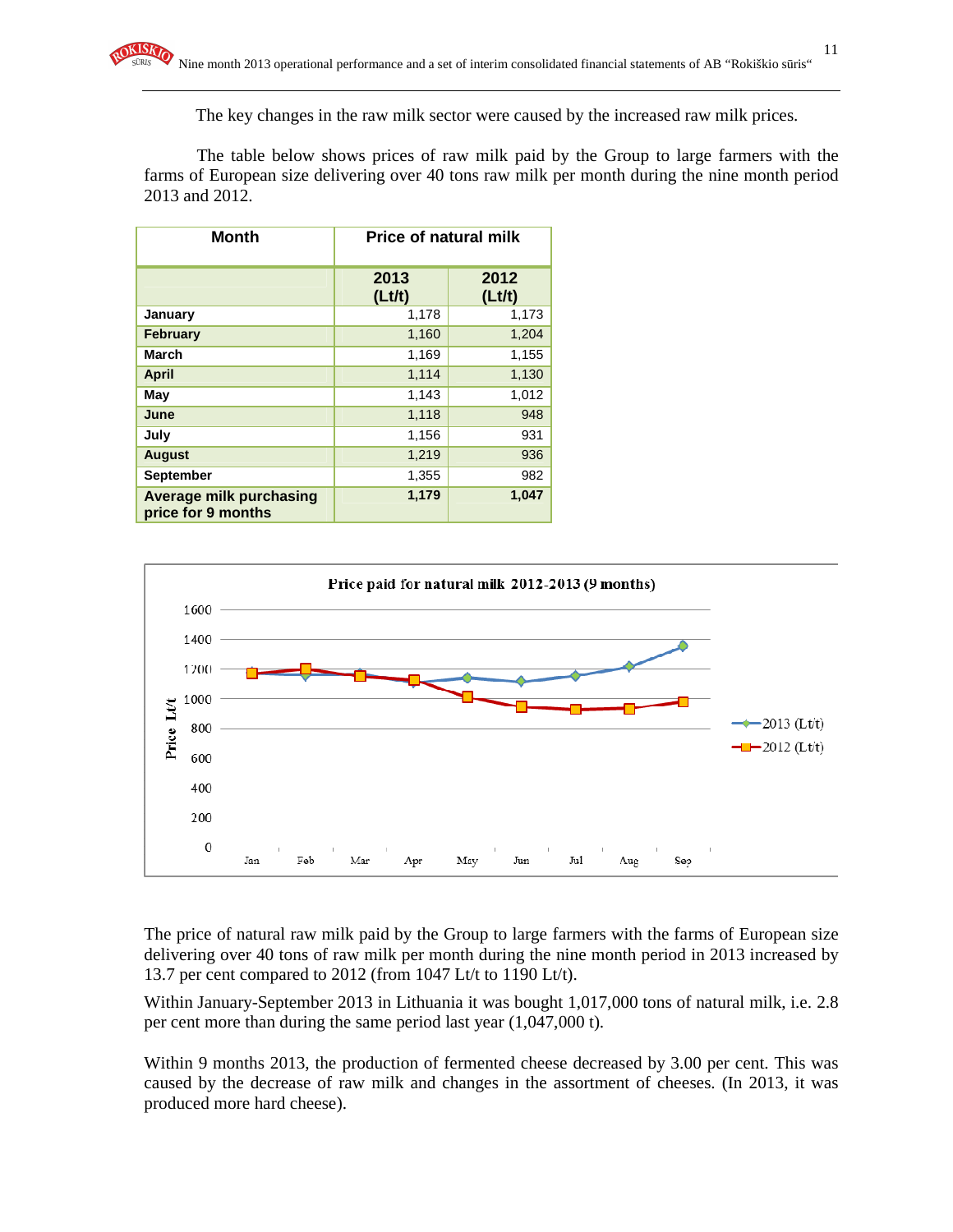Production of by-products was conditioned by the cheese production and external whey. Therefore the lactose production increased by 1 per cent, and the production of whey protein concentrate was enriched by a new value added product of WPC80.

In 2013, the production of butter for export was higher by 16 per cent, cream production however sharply dropped, i.e. by 46 per cent. The main part of the butter production (53 per cent) was sold on the local market.

The product cost increased due to the increase of raw milk prices. In addition, it was also influenced by higher prices and consumption for power resources.

#### **12. Management bodies of the issuer**

In accordance with the Articles of Association of AB "Rokiškio sūris", the managing bodies of the company are as follows: General shareholders' meeting, the Board of Directors and the Chief Executive Officer.

The competence and procedure of announcement applied to the general shareholders' meeting complies with the competence and procedure of announcement applied to the general shareholders' meeting established by the Law on Joint Stock Companies.

The Board of Directors is a collegial management body comprised of 5 (five) members. The Board members are elected and recalled by the general shareholders' meeting pursuing the procedure set by the Law on Joint Stock Companies.

The Chief Executive Officer is a one-man management body who organizes everyday activities of the company, discusses and solves the company's long term strategic objectives as well as issues of business plans. Within relationship between the company and other persons, the Chief Executive Officer acts determinatively on behalf of the company.

#### **Members of the Board of Directors**:

**Dalius Trumpa** – Board Chairman (elected on 17<sup>th</sup> July 2012). Owns 1,002,697 ordinary registered shares. i.e. 2.80% of the Authorized capital and 2.86% of votes of AB "Rokiškio sūris". Education – university degree. Works for the company since 1991. As from 2002 in the capacity of production director.

As from 2007 appointed a deputy director.

Also the director of UAB Rokiskio pienas from 2007.

Participation in the activities of other companies:

Shareholder of UAB" Pieno pramonės investicijų valdymas", having 3,91 % of the company's shares and votes;

Chief executive officer of a subsidiary UAB "Rokiškio pienas", having no shares;

Chief executive officer of a subsidiary UAB "Rokiškio pieno gamyba", having no shares;

Director of UAB "Rokvalda", having 100% of shares and votes;

Antanas Kavaliauskas - Deputy Chairman (elected on 17<sup>th</sup> July 2012), the Chief Financial Officer of AB "Rokiškio sūris", having no ownership of AB "Rokiškio sūris".

Works for the company since 2002 in the capacity of finance director. Education – university degree. In 1997, obtained a master degree of finance management in Kaunas technology university.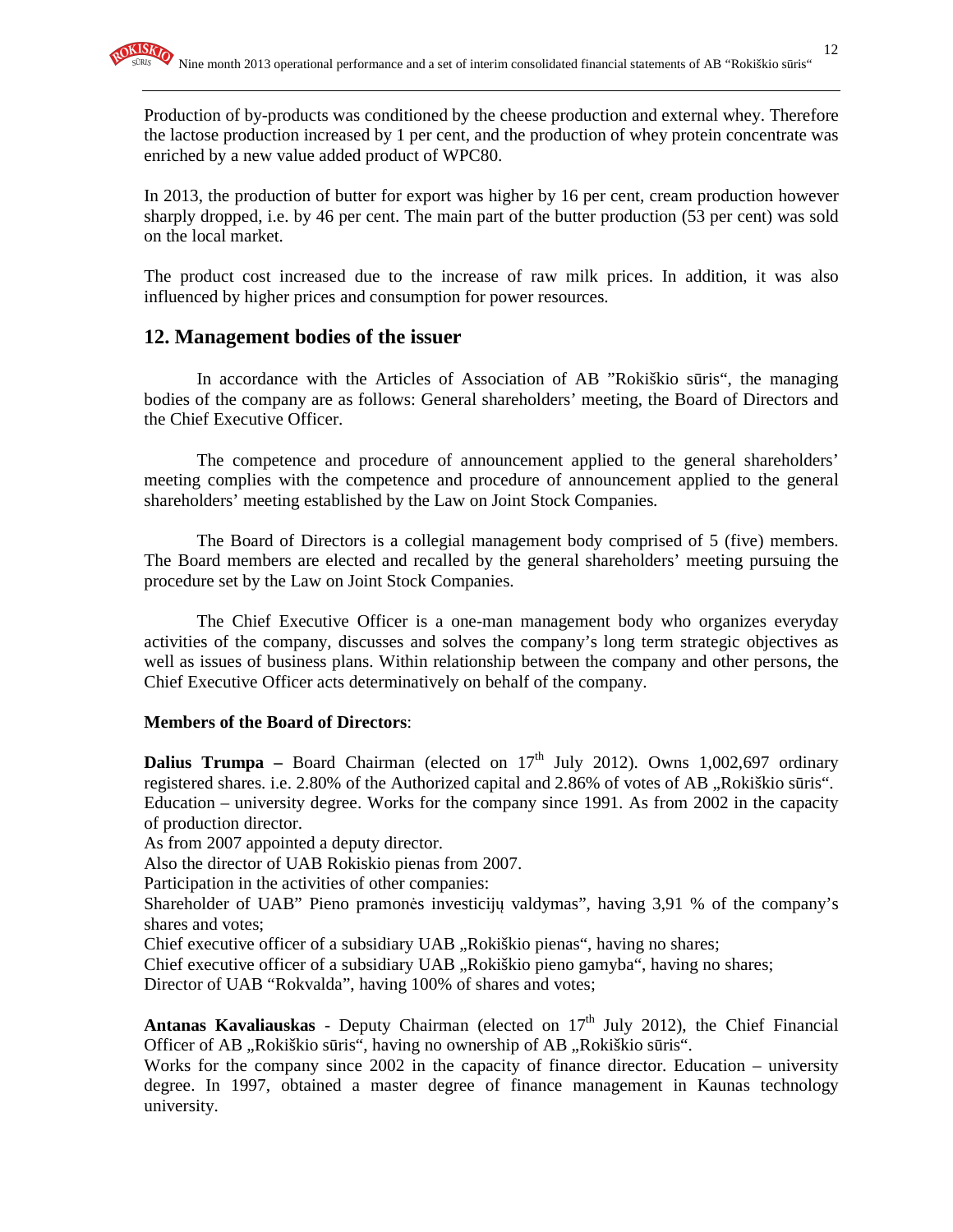Participation in the activities of other companies:

Shareholder of UAB "Pieno pramonės investicijų valdymas" owning 3,91% of shares of UAB" Pieno pramonės investicijų valdymas".

Board Chairman of Latvian company SIA Jekabpils piena kombinats, having no shares; Director of Lithuanian dairy association "Pieno centras", having no shares.

**Ramūnas Vanagas -** Board member (elected on 17<sup>th</sup> July 2012), Development Director of AB "Rokiškio sūris", having no ownership of shares of AB "Rokiškio sūris".

Education – university degree. Works for the company since 2005 in the capacity of business development director.

Participation in the activities of other companies:

Shareholder of UAB "Pieno pramonės investicijų valdymas", having 3,91 % of the company's shares and votes.

**Darius Norkus - Board member, (elected on 17<sup>th</sup> July 2012), Sales and Marketing director of AB** "Rokiškio sūris", having no shares of the company.

Education – university degree. Works for the company since 2001 in the capacity of the sales and marketing director.

Participation in the activities of other companies:

Shareholder of UAB "Pieno pramonės investicijų valdymas", having 3,91 % of the company's shares and votes;

Cadence period of the Board of Directors is 4 years. The cadence ends on  $17<sup>th</sup>$  July 2016.

#### **Manager of the Company:**

The Chief Executive Officer is a one-man management body who organizes everyday activities of the company, discusses and solves the company's long term strategic objectives as well as issues of business plans. Within relationship between the company and other persons, the Chief Executive Officer acts determinatively on behalf of the company.

#### **Information on the company's manager (director):**

#### **The CEO of the Company:**

Antanas Trumpa owning 12,245,022 ordinary registered shares of AB "Rokiškio sūris", i.e. 34.14% of the authorized capital of AB "Rokiškio sūris" and 34.92% of votes.

Participation in the activities of other companies:

Shareholder of UAB "Pieno pramonės investicijų valdymas" with 6,758, i.e. 67.04% of the shares and votes of UAB" Pieno pramonės investicijų valdymas".

Education – university degree. Works for the company as from 1966. In 1979, prepared a dissertation "Organizing the work of vacuum aparatus" in Kaunas Politechnical Institute, consequently on 12th October 1994 was granted a doctor degree by Lithuanian Science Council. **Information on the company's finance director:** 

#### **Chief Financial Officer Antanas Kavaliauskas**

For more information about the Chief Financial Officer see point 12 as per information about the management bodies.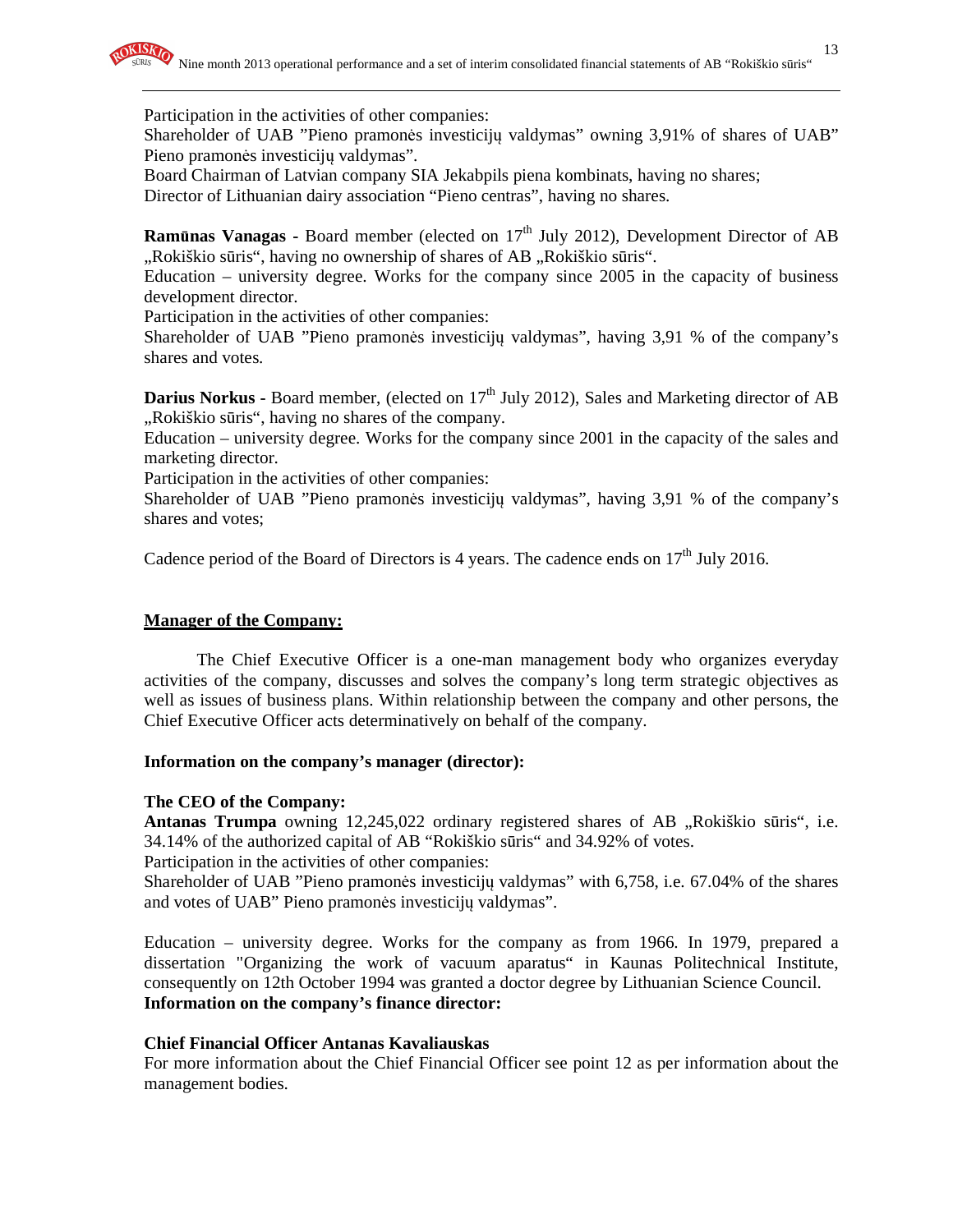Company code 173057512, address: Pramonės g. 3, LT-42150 Rokiškis, Lithuania

(All tabular amounts are in LTL '000 unless otherwise stated)

# **13. Consolidated Balance sheet**

|                                     | September 30, 2013 |         | December 31, 2012 |         | September 30, 2012 |         |
|-------------------------------------|--------------------|---------|-------------------|---------|--------------------|---------|
| <b>PROPERTY</b>                     |                    |         |                   |         |                    |         |
| Property, plant and equipment       | 142 946            |         | 145 799           |         | 162 873            |         |
| Intangible assets                   | 1 1 4 2            |         | 1 1 2 2           |         | 1 1 7 1            |         |
| Other receivables in a year         | 38 312             |         | 37 726            |         | 14 8 8 4           |         |
|                                     |                    | 182 400 |                   | 184 647 |                    | 178 928 |
| <b>Current assets</b>               |                    |         |                   |         |                    |         |
| Inventories                         | 113 681            |         | 94 871            |         | 100 345            |         |
| Receivables and advance payments    | 143 617            |         | 126 746           |         | 134 472            |         |
| Loans granted                       | 40 160             |         | 43 057            |         | 60 962             |         |
| Cash and cash equivalents           | 19494              |         | 6 0 29            |         | 3 3 3 6            |         |
|                                     |                    | 316952  |                   | 270 703 |                    | 299 115 |
| <b>Total assets</b>                 |                    | 499 352 |                   | 455 350 |                    | 478 043 |
| <b>EQUITY AND LIABILITIES</b>       |                    |         |                   |         |                    |         |
| Capital and reserves                |                    |         |                   |         |                    |         |
| Share capital                       | 35 868             |         | 35 868            |         | 35 868             |         |
| Share premium                       | 41 473             |         | 41 473            |         | 41 473             |         |
| Reserve for acquisition of treasury | 40 287             |         | 40 287            |         | 40 287             |         |
| shares                              |                    |         |                   |         |                    |         |
| Treasury shares                     | (3868)             |         | (3868)            |         | (3868)             |         |
| Other reserves                      | 62 701             |         | 71 201            |         | 75 195             |         |
| Retained earnings                   | 154 691            |         | 130 176           |         | 117018             |         |
|                                     |                    | 331 152 |                   | 315 137 |                    | 305 973 |
| <b>Non-current liabilities</b>      |                    |         |                   |         |                    |         |
| Borrowings                          | 3 6 6 0            |         | 1 2 6 5           |         |                    |         |
| Deferred income tax liability       | 9451               |         | 11 4 14           |         |                    |         |
| Deferred income                     | 2878               |         | 3845              |         | 17 264             |         |
|                                     |                    | 15 9 89 |                   | 16524   |                    | 17 264  |
| <b>Current liabilities</b>          |                    |         |                   |         |                    |         |
| Trade and other payables            | 77 370             |         | 59 245            |         | 67433              |         |
| Income tax liabilities              | 5 5 9 3            |         | 6 9 6 4           |         | 5768               |         |
| Deferred income                     | 1764               |         | 2 3 8 7           |         | 3 002              |         |
| Provisions                          |                    |         |                   |         | 824                |         |
| <b>Borrowings</b>                   | 67484              |         | 55 093            |         | 77 779             |         |
|                                     |                    | 152 211 |                   | 123 689 |                    | 154 806 |
| <b>Total equity and liabilities</b> |                    | 499 352 |                   | 455 350 |                    | 478 043 |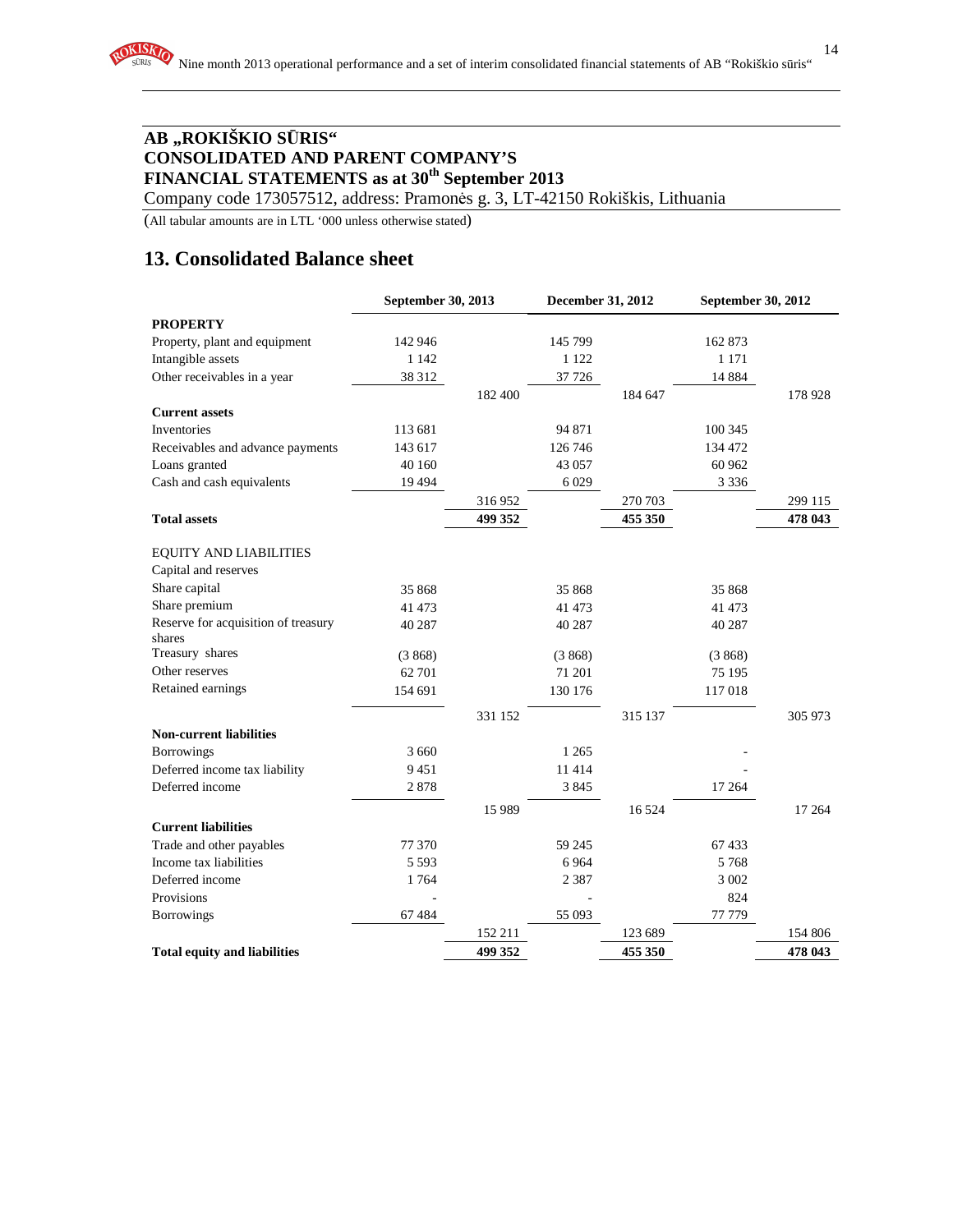Company code 173057512, address: Pramonės g. 3, LT-42150 Rokiškis, Lithuania

(All tabular amounts are in LTL '000 unless otherwise stated)

# **14. Consolidated Statement of comprehensive income**

|                                            | January-September |          | <b>July - September</b> |           |
|--------------------------------------------|-------------------|----------|-------------------------|-----------|
|                                            | 2013              | 2012     | 2013                    | 2012      |
| Revenue                                    | 655 565           | 581 697  | 247 110                 | 220 815   |
| Cost of sales                              | (587 840)         | (517469) | (222 830)               | (196 560) |
| <b>Gross profit</b>                        | 67 7 25           | 64 228   | 24 280                  | 24 255    |
| Selling and marketing expenses             | (43811)           | (40011)  | (13596)                 | (13554)   |
| <b>Operating profit (loss)</b>             | 23 9 14           | 24 217   | 10 684                  | 10 701    |
| Finance costs                              | (944)             | (944)    | (326)                   | (276)     |
| Profit before income tax                   | 22 970            | 23 273   | 10 358                  | 10425     |
| Income tax (accumulation)                  | (3448)            | (3099)   | (1356)                  | (1 209)   |
| <b>Operating activity income (loss)</b>    | 19 5 22           | 20 174   | 9 0 0 2                 | 9 2 1 6   |
| Net profit (loss)                          | 19 5 22           | 20 174   | 9 0 0 2                 | 9 2 1 6   |
| Other comprehensive income                 |                   |          |                         |           |
| Total comprehensive income for the<br>vear | 19 5 22           | 20 174   | 9 0 0 2                 | 9 2 1 6   |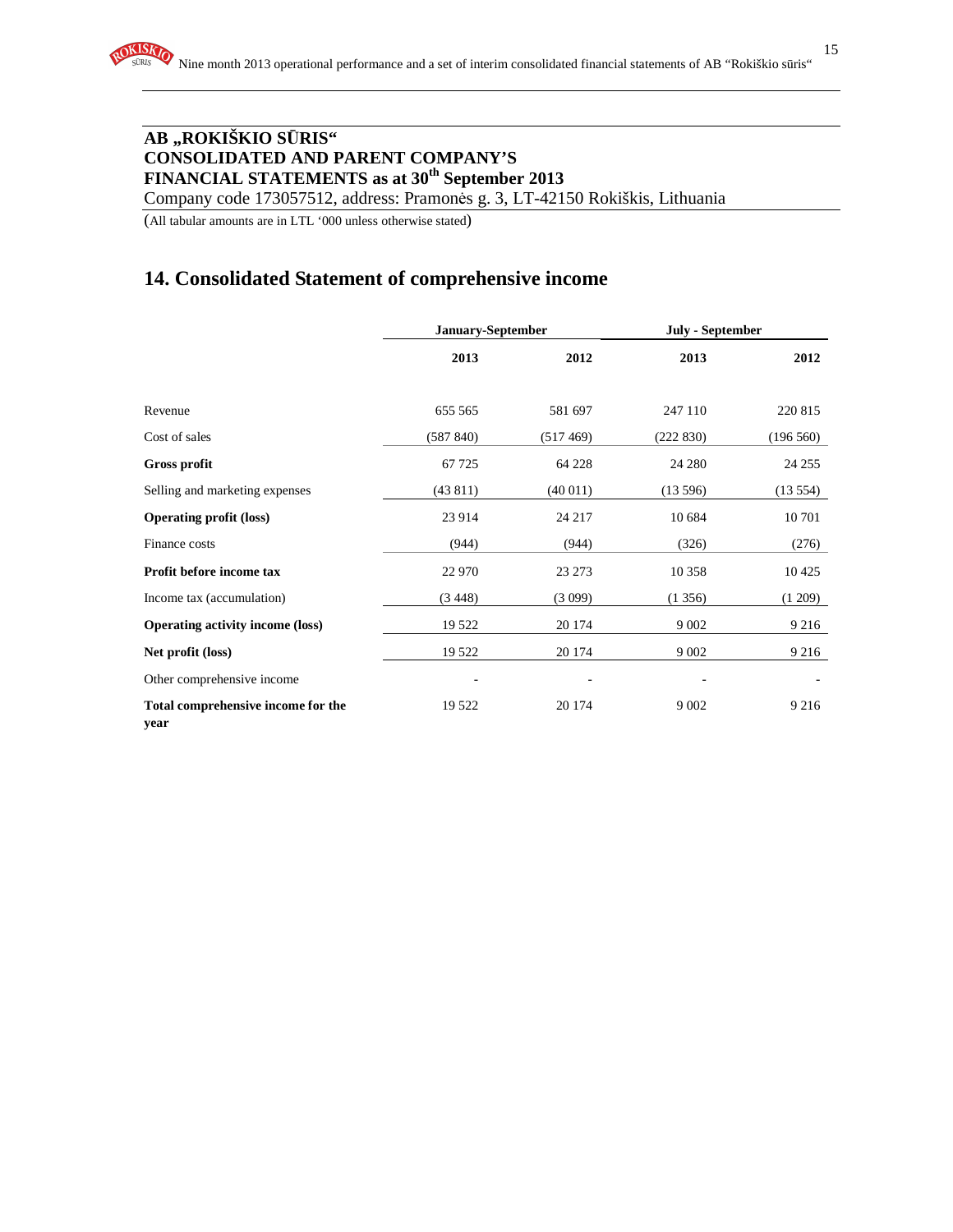Company code 173057512, address: Pramonės g. 3, LT-42150 Rokiškis, Lithuania

(All tabular amounts are in LTL '000 unless otherwise stated)

# **15. Consolidated cash flow statement**

|                                                                                         | <b>January - September</b> |                 |
|-----------------------------------------------------------------------------------------|----------------------------|-----------------|
| <b>Operating activities</b>                                                             | 2013                       | 2012            |
| Net profit before income tax and minority interest                                      | 22 970                     | 23 273          |
| Corrections:                                                                            |                            |                 |
| depreciation<br>$\equiv$                                                                | 26 402                     | 16 278          |
| amortisation (negative prestige not included)                                           | 254                        | 264             |
| written off of property, plant and equipment and intangible<br>$\overline{\phantom{a}}$ | 112                        | 30              |
| loss on disposal of property, plant and equipment                                       | (817)                      | (26)            |
| interest expenses<br>$\overline{\phantom{0}}$                                           | 944                        | 857             |
| interest income<br>$\overline{\phantom{a}}$                                             | (1618)                     | (1605)          |
| net unrealized currency exchange profit                                                 | (1071)                     | (388)           |
| amortization of government grants received                                              | (1589)                     | (2152)          |
| Changes in working capital:                                                             |                            |                 |
| - inventories                                                                           | (18810)                    | (5377)          |
| - amounts payable                                                                       | 15 7 7 8                   | 8979            |
| - amounts receivable and prepayments                                                    | (16871)                    | (33592)         |
| Net cash generated from operations                                                      | 25 684                     | 6 5 4 1         |
| Interest paid                                                                           | (944)                      | (857)           |
| Income tax paid                                                                         |                            |                 |
| Net cash generated from operating activities                                            | 24 740                     | 5 6 8 4         |
| Cash flows from investing activities                                                    |                            |                 |
| Purchases of property, plant and equipment                                              | (24539)                    | (8947)          |
| Purchases of intangible assets                                                          | (95)                       |                 |
| Loans granted to farmers and employees                                                  | (7203)                     | (2451)          |
| Proceeds from sale of property, plant and equipment                                     | 4 5 8 4                    | 119             |
| Other loans granted                                                                     | (35734)<br>6 3 5 5         | (16923)<br>8615 |
| Loan repayments from farmers and employees<br>Interest received                         | 1618                       | 1 605           |
| Other loan repayments received                                                          | 34 846                     | 2679            |
| Government grants received for property, plant and equipment                            |                            | 1 0 5 2         |
| Net cash generated from investing activities                                            | (20168)                    | (14251)         |
| <b>Cash flows from financing activities</b>                                             |                            |                 |
| Lease payment                                                                           | (11)                       | (11)            |
| Loans received                                                                          | 496 583                    | 434 338         |
| Repayments of borrowings                                                                | (484172)                   | (416141)        |
| Dividends paid                                                                          | (3507)                     | (4745)          |
| Net cash generated from financing activities                                            | 8 8 9 3                    | 13 44 1         |
| Net increase in cash and cash equivalents                                               | 13 4 65                    | 4 8 7 4         |
| Cash and cash equivalents at the beginning of the period                                | 6 0 29                     | (1538)          |
| Cash and cash equivalents at the end of the period                                      | 19 4 9 4                   | 3 3 3 6         |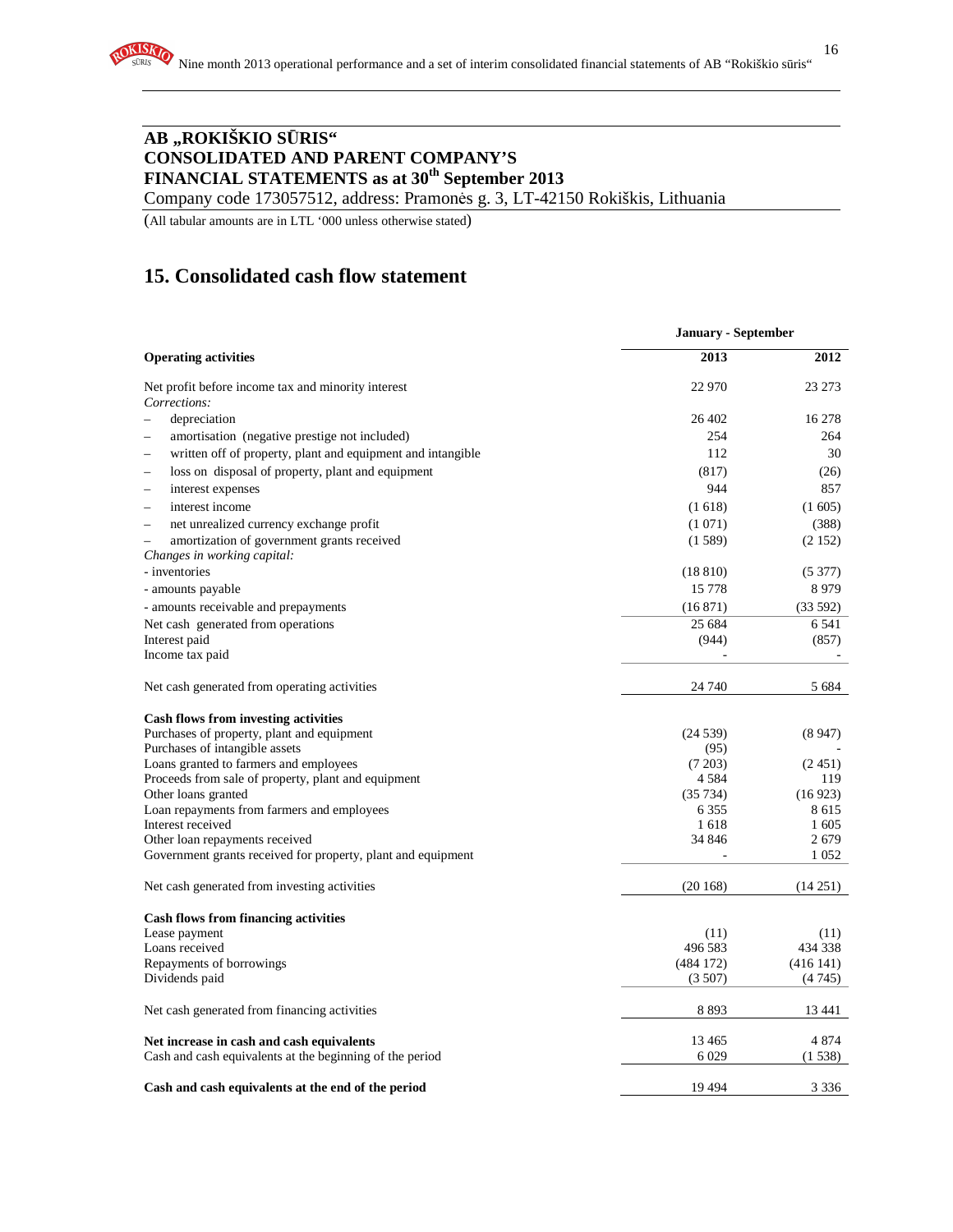Company code 173057512, address: Pramonės g. 3, LT-42150 Rokiškis, Lithuania

(All tabular amounts are in LTL '000 unless otherwise stated)

# **16. Consolidated Statement of changes in equity**

|                                                                                         | <b>Share</b><br>capital | <b>Share</b><br>premium | <b>Reserve</b><br>for<br>acquisition<br>of treasury<br>shares | <b>Treasury</b><br>shares | Other<br>reserves | <b>Retained</b><br>earnings | <b>Total</b> |
|-----------------------------------------------------------------------------------------|-------------------------|-------------------------|---------------------------------------------------------------|---------------------------|-------------------|-----------------------------|--------------|
| <b>Balance at December 31st 2011</b>                                                    | 35 868                  | 41 473                  | 40 287                                                        | (3868)                    | 82 5 98           | 93 004                      | 289 362      |
| Net (loss)/ profit                                                                      |                         |                         |                                                               |                           |                   | 20 174                      | 20 174       |
| Transfer to retained earnings (transfer of<br>depreciation, net of deferred income tax) |                         |                         |                                                               |                           | (7403)            | 7403                        |              |
| Dividends relating to 2011                                                              |                         |                         |                                                               |                           |                   | (3563)                      | (3563)       |
| <b>Balance at 30 September 2012</b>                                                     | 35 868                  | 41 473                  | 40 287                                                        | (3868)                    | 75 195            | 117018                      | 305 973      |
| Net (loss) profit                                                                       |                         |                         |                                                               |                           |                   | 9 1 6 4                     | 9 1 6 4      |
| Transfer to retained earnings (transfer of<br>depreciation, net of deferred income tax) |                         |                         |                                                               |                           | (3994)            | 3 9 9 4                     |              |
| <b>Balance at December 31st 2012</b>                                                    | 35 868                  | 41 473                  | 40 287                                                        | (3868)                    | 71 201            | 130 176                     | 315 137      |
| Net (loss) profit                                                                       |                         |                         |                                                               |                           |                   | 19 5 22                     | 19 522       |
| Transfer to reserves                                                                    |                         |                         |                                                               |                           | 2686              | (2686)                      |              |
| Transfer to retained earnings (transfer of<br>depreciation, net of deferred income tax) |                         |                         |                                                               |                           | (11186)           | 11 186                      |              |
| Dividends relating to 2012                                                              |                         |                         |                                                               |                           |                   | (3507)                      | (3507)       |
| <b>Balance at 30 September 2013</b>                                                     | 35868                   | 41 473                  | 40 287                                                        | (3868)                    | 62 701            | 154 691                     | 331 152      |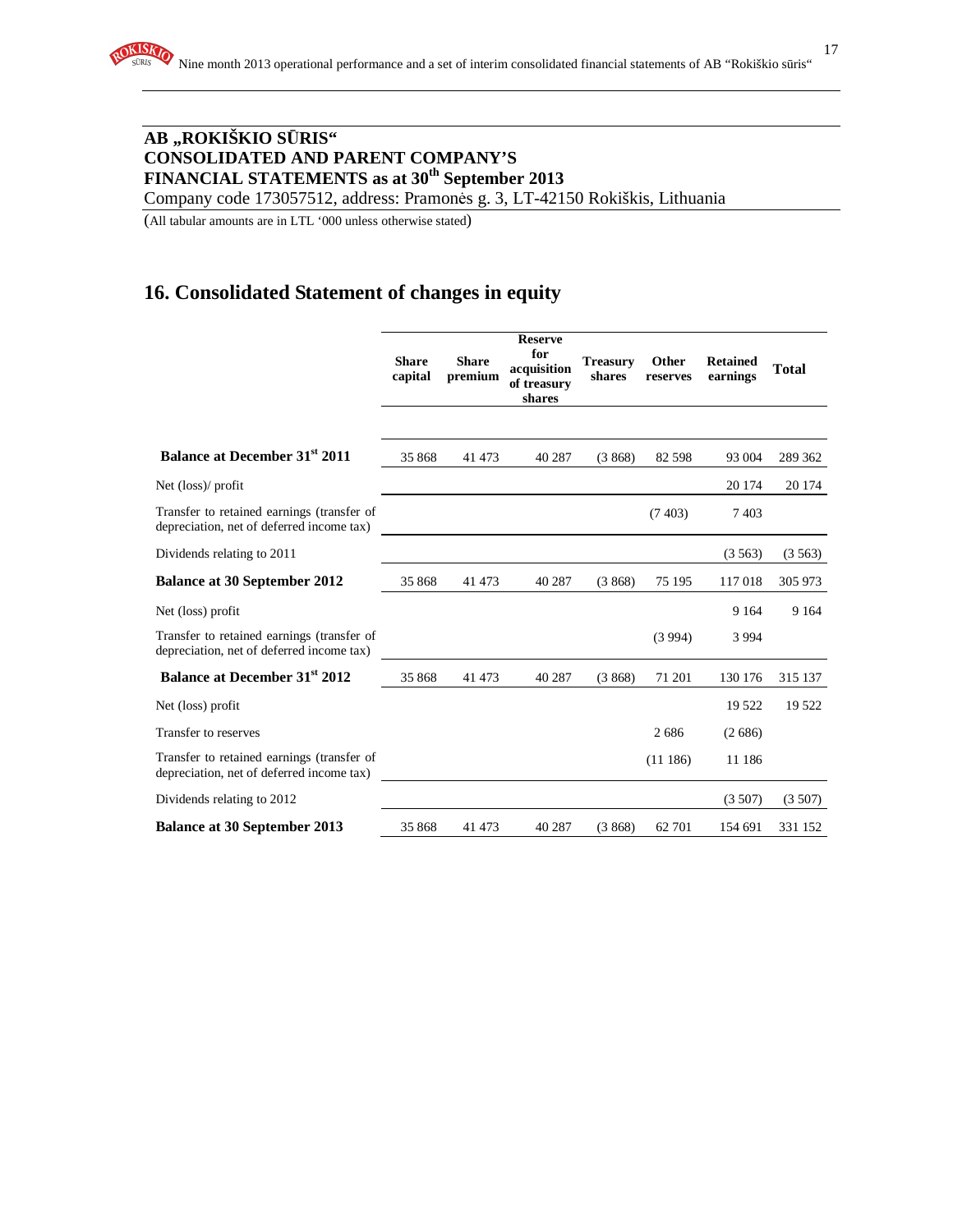Company code 173057512, address: Pramonės g. 3, LT-42150 Rokiškis, Lithuania

(All tabular amounts are in LTL '000 unless otherwise stated)

# **17. Commentary on the Report**

### **1. General information**

The joint stock company "Rokiškio sūris" (hereinafter – the company) is a public listed company incorporated in Rokiskis.

The shares of Rokiškio Sūris AB are traded on the Baltic Main List of the NASDAQ OMX Vilnius (symbol – RSU1L).

The Consolidated Group (hereinafter – the Group) consists of the Company, its two branches, five subsidiaries and one joint venture. (2012: two branches, four subsidiaries and one joint venture). The branches and subsidiaries that comprise consolidated Group are indicated below:

|                  | <b>Operating as</b><br>at September<br>30th |      |                      |
|------------------|---------------------------------------------|------|----------------------|
| <b>Branches</b>  | 2013                                        | 2012 | <b>Subsidiaries</b>  |
| Utenos pienas    | Yes                                         | Yes  | UAB "Rokiškio pienas |
| Ukmergės pieninė | Yes                                         | Yes  | UAB "Rokiškio pieno  |
|                  |                                             |      | gamyba"              |

|                  |      | <b>Operating as</b><br>at September<br>30th |                                    |        | Group's share<br>$(\frac{6}{6})$ as at<br>September 30th |
|------------------|------|---------------------------------------------|------------------------------------|--------|----------------------------------------------------------|
| <b>Branches</b>  | 2013 | 2012                                        | <b>Subsidiaries</b>                | 2013   | 2012                                                     |
| Utenos pienas    | Yes  | Yes                                         | UAB "Rokiškio pienas"              | 100.00 | 100.00                                                   |
| Ukmergės pieninė | Yes  | Yes                                         | UAB "Rokiškio pieno<br>gamyba"     | 100.00 |                                                          |
|                  |      |                                             | KB "Žalmargė"                      | 100.00 | 100.00                                                   |
|                  |      |                                             | SIA "Jekabpils Piena<br>Kombinats" | 100.00 | 100.00                                                   |
|                  |      |                                             | SIA "Kaunata"*                     | 60.00  | 60.00                                                    |

| Jungtinės veiklos įmonė |       |       |
|-------------------------|-------|-------|
| UAB "Pieno upės"        | 50.00 | 50.00 |

\* These subsidiaries were not consolidated due to their insignificance.

All above subsidiaries, the joint venture and branches are incorporated in Lithuania, except for SIA "Jekabpils Piena Kombinats" and SIA "Kaunata" which are incorporated in Latvia.

The Group's main line of business is the production of fermented cheese and a wide range of other dairy products.

As of 30 September 2013, the average number of the Group's employees was equal to 1,595 (compared to 1,567 employees as at 30 September 2012).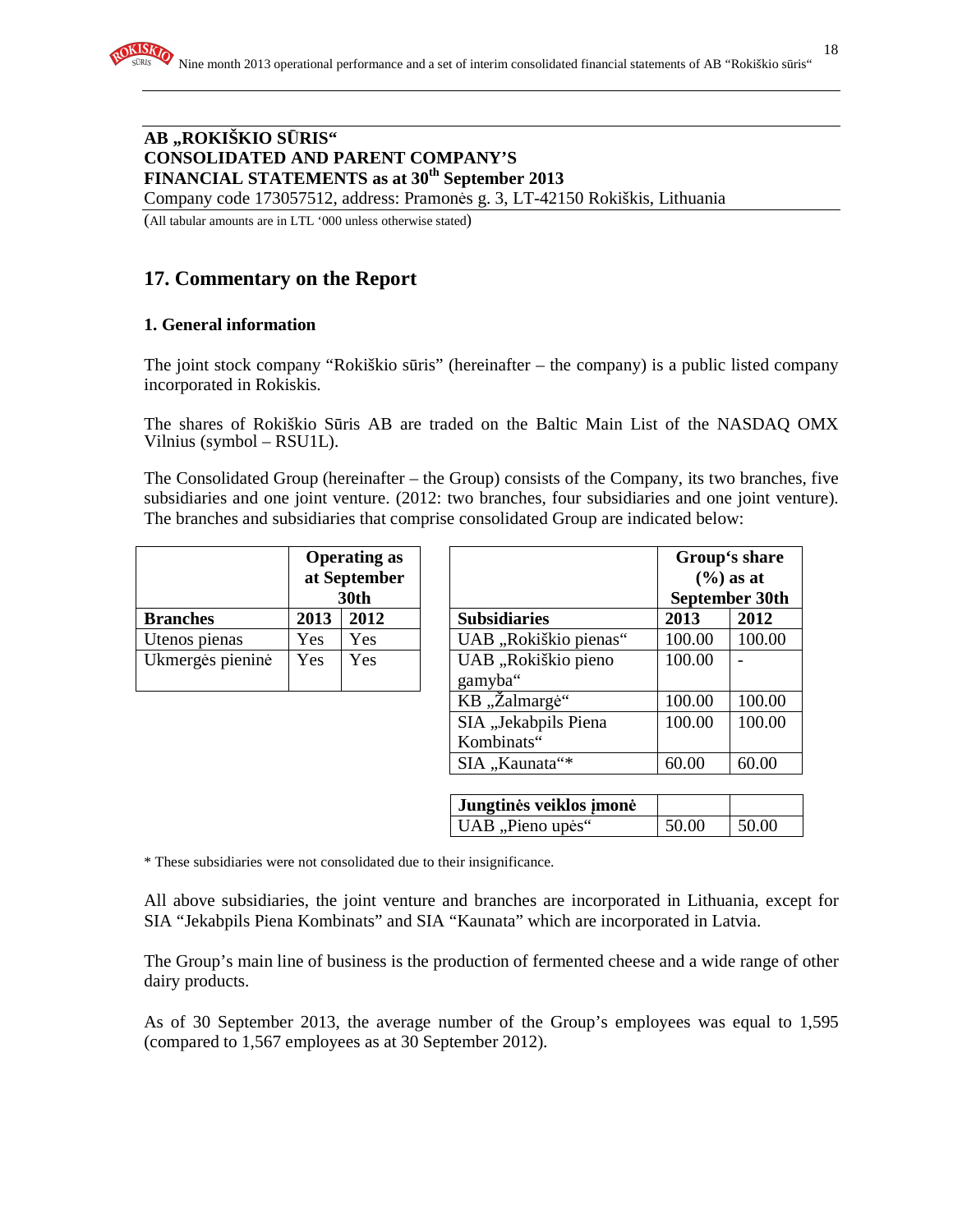## **2. Accounting Principles**

These consolidated financial statements have been prepared according to International Financial Reporting Standards (IFRS) as adopted by the European Union.

The consolidated financial statements have been prepared under the historical cost convention. The principal accounting policies applied in the preparation of these consolidated and parent company's financial statements are set out below. These policies have been consistently applied to all the years present, unless otherwise stated.

The preparation of consolidated and parent company's financial statements in conformity with IFRS requires the use of estimates and assumptions that affect the reported amounts of assets and liabilities and disclosure of contingent assets and liabilities at the date of the financial statements and the reported amounts of revenues and expenses during the reporting period.

Subsidiaries are the entities over which the Group has the power to govern the financial and operating policies generally accompanying a shareholding of more than one half of the voting rights. Subsidiaries are fully consolidated from the date on which control is transferred to the Group. They are de-consolidated from the date that control ceases.

Transactions among the Group's enterprises, residual values and retained transaction earnings between the Group's enterprises are eliminated. Unrealised loss is eliminated too; however, it is considered to be the sign of transfer asset value decrease. The accounting principles of daughter enterprises were changed where necessary in order to ensure their consistency with the accounting principles applied by the Group.

The Group applies a policy of treating transactions with minority interests as transactions with parties external to the Group. Disposals to minority interests result in gains and losses for the Group that are recorded in the statement of comprehensive income.

The group's interests in jointly controlled entities are accounted for by proportionate consolidation. The group combines its share of the joint ventures' individual income and expenses, assets and liabilities and cash flows on a line-by-line basis with similar items in the group's financial statements. The group recognises the portion of gains or losses on the sale of assets by the group to the joint venture that is attributable to the other venturers. The group does not recognise its share of profits or losses from the joint venture that result from the group's purchase of assets from the joint venture until it resells the assets to an independent party. However, a loss on the transaction is recognised immediately if the loss provides evidence of a reduction in the net realisable value of current assets, or an impairment loss.

Items included in the financial statements of the Company and each of the Group's entities are measured using the currency of the primary economic environment in which the entity operates (hereinafter "the functional currency"). The financial statements are presented in Litas (LTL), which is the Company's (and each of the Group entity's) functional and presentation currency.

The value of long-term tangible assets is valued at historical cost less accumulated depreciation. Subsequent costs are included into the asset's carrying amount or recognized as separate assets, as appropriate, only when it is likely that in future the Group will receive economic benefits associated with the item and the cost of the item will be measured accordingly. All other repairs and maintenance expenses are charged to the income statement during the financial period in which they have been incurred.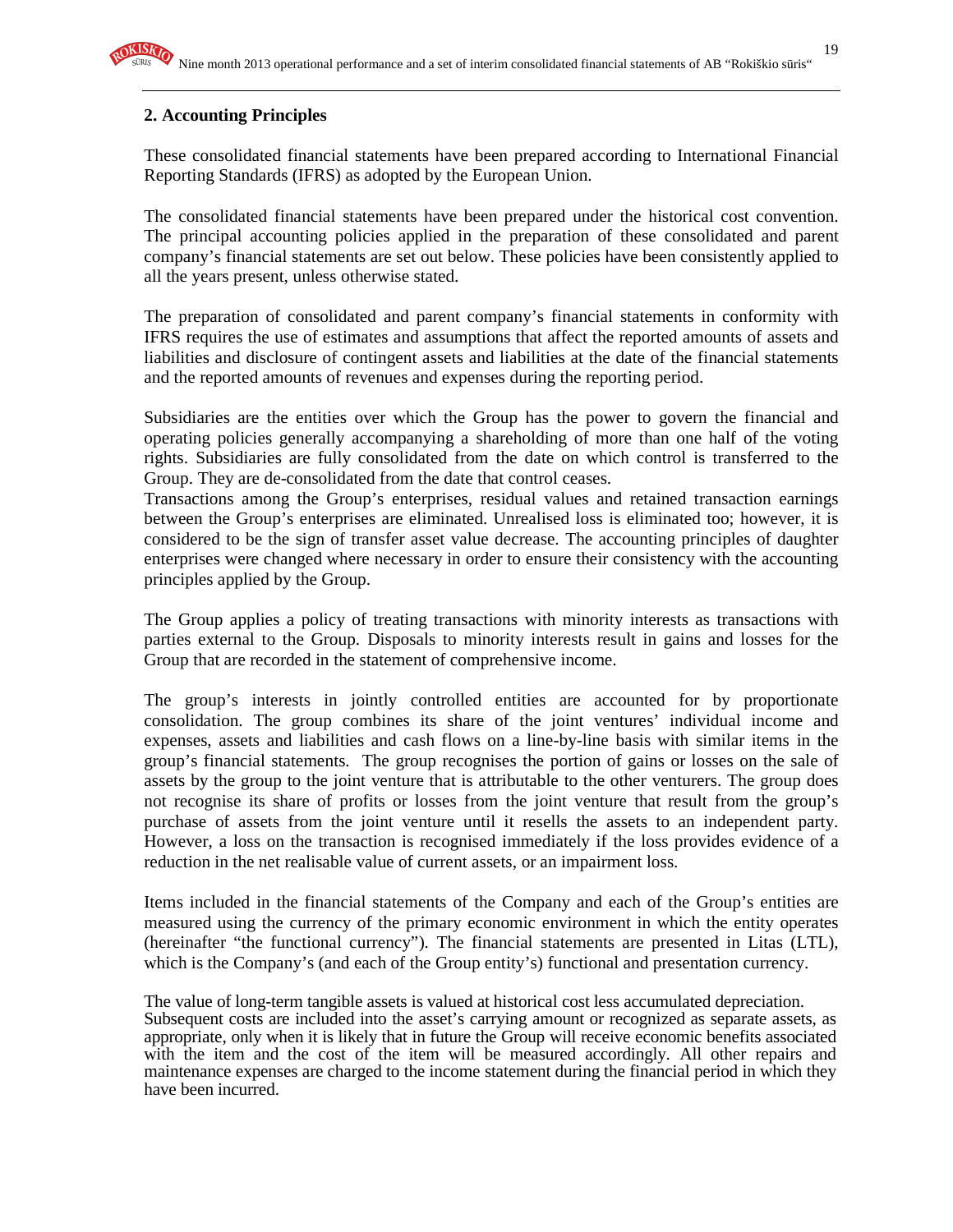Depreciation on property, plant and equipment is calculated using the straight-line method to allocate their cost to their residual values over their estimated useful lives, as follows:

| <b>Buildings</b>                                     | $15 - 55$ years |
|------------------------------------------------------|-----------------|
| Plant & machinery                                    | $5 - 29$ years  |
| Motor vehicles                                       | $4 - 10$ years  |
| Equipment and other property, plant and 3 - 20 years |                 |
| equipment                                            |                 |

The asset residual values and useful lives are reviewed, and adjusted, if appropriate, at each balance sheet date.

The Group's software which is expected to bring the Group material benefit in future, is valued at cost price less accumulated depreciation. Depreciation is calculated using the straight-line method for the estimated useful life from 1 to 5 years.

Loans and receivables are non-derivative financial assets with fixed or determinable payments that are not quoted in an active market. They are included in current assets, except for maturities greater than 12 months after the balance sheet date. These are classified as non-current assets. Loans and receivables are classified as 'trade and other receivables' in the balance sheet.

Inventories are subsequently carried at the lower of cost and net realisable value. Cost is determined by the first-in, first-out (FIFO) method. The cost of finished goods and work in progress comprises raw materials, direct labour, other direct costs and related indirect production overheads, but excludes borrowing costs. Net realisable value is the estimated selling price in the ordinary course of business, less the costs of completion and selling expenses.

Loans granted and amounts receivables are recognised initially at fair value and subsequently measured at amortised cost using the effective interest method, less the amount of impairment loss. A provision for impairment of amounts receivables is established when there is objective evidence that the Group will not be able to collect all amounts due according to the original terms of receivables. The impairment amount is the difference between the asset's carrying amount and the present value of estimated future cash flows, discounted at the original effective interest rate. The amount of the provision is recognised in the statement of comprehensive income within 'general and administrative expenses'. Bad debts are written off during the year in which they are identified as irrecoverable.

Cash and cash equivalents are carried at nominal value. For the purposes of the cash flow statement, cash and cash equivalents comprise cash on hand and at bank and bank overdrafts. Bank overdrafts are included in borrowings in current liabilities on the balance sheet.

Ordinary shares are stated at their par value. Consideration received for the shares sold in excess over their nominal value is shown as share premium. Incremental external costs directly attributable to the issue of new shares are accounted for as a deduction from share premium.

Where the Company or its subsidiaries purchase the Company's equity share capital, the consideration paid including any attributed incremental external costs is deducted from shareholders' equity as treasury shares until they are sold, reissued, or cancelled. No gain or loss is recognised in the statement of comprehensive income on the sale, issuance, or cancellation of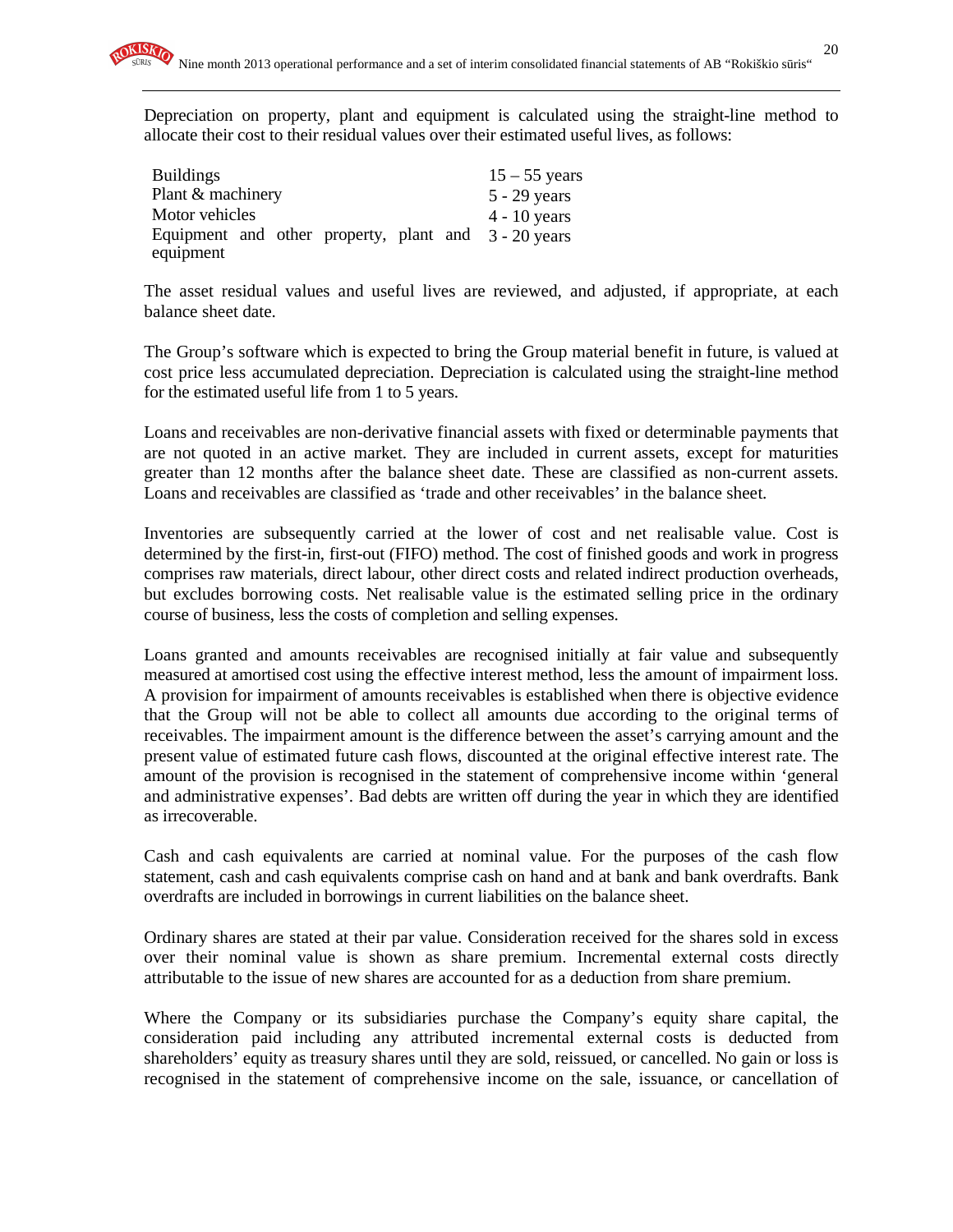treasury shares. Where such shares are subsequently sold or reissued, any consideration received is presented in the consolidated financial statements as a change in shareholders' equity.

Other reserves are established upon the decision of annual general meeting of shareholders on profit appropriation.

Borrowings are recognised initially at fair value, net of transaction costs incurred. Borrowings are subsequently stated at amortised cost. Any difference between the amount at initial recognition and the redemption value is recognised in the statement of comprehensive income over the period of the borrowings using the effective interest method.

Profit is taxable at a rate of 15 per cent (2010: 15 per cent) in accordance with the Lithuanian regulatory legislation on taxation.

The Group pays social security contributions to the state Social Security Fund (the Fund) on behalf of its employees based on the defined contribution plan in accordance with the local legal requirements. Social security contributions are recognised as expenses on an accrual basis and are included in payroll expenses.

Revenue comprises the fair value of the consideration received or receivable for the sale of goods and services in the ordinary course of the Group's activities. Revenue is shown net of value-added tax, returns, rebates and discounts and after eliminated sales within the Group. Revenue from sales of goods is recognised only when all significant risks and benefits arising from ownership of goods is transferred to the customer.

Interest income is recognised on a time-proportion basis using the effective interest method.

Dividend distribution to the Company's shareholders is recognised as a liability in the Group's financial statements in the period in which the dividends are approved by the Company's shareholders.

Basic earnings per share are calculated by dividing net profit attributed to the shareholders from average weighted number of ordinary registered shares in issue, excluding ordinary registered shares purchased by the Company and the Group and held as treasury shares.

Operating segments are reported in a manner consistent with the internal reporting provided to the chief operating decision-maker. The chief operating decision-maker, who is responsible for allocating resources and assessing performance of the operating segments, has been identified as the Board of directors that make strategic decisions.

The Group's management identified the following operating segments within the Group: hard cheese, semi hard cheese, butter, milk, cream, sour cream, sour milk, yogurt, curds, curd cheese and other. These operating segments were aggregated into two main reportable segments, based on similar nature of products, production process, type of customers and method of distribution.

Government grants are recognised at fair value where there is sufficient evidence that the grant will be received and the Group and the Company will comply with all conditions attached.

Export subsidies paid by the Government for each exported tone of products meeting certain requirements are included in sales revenue.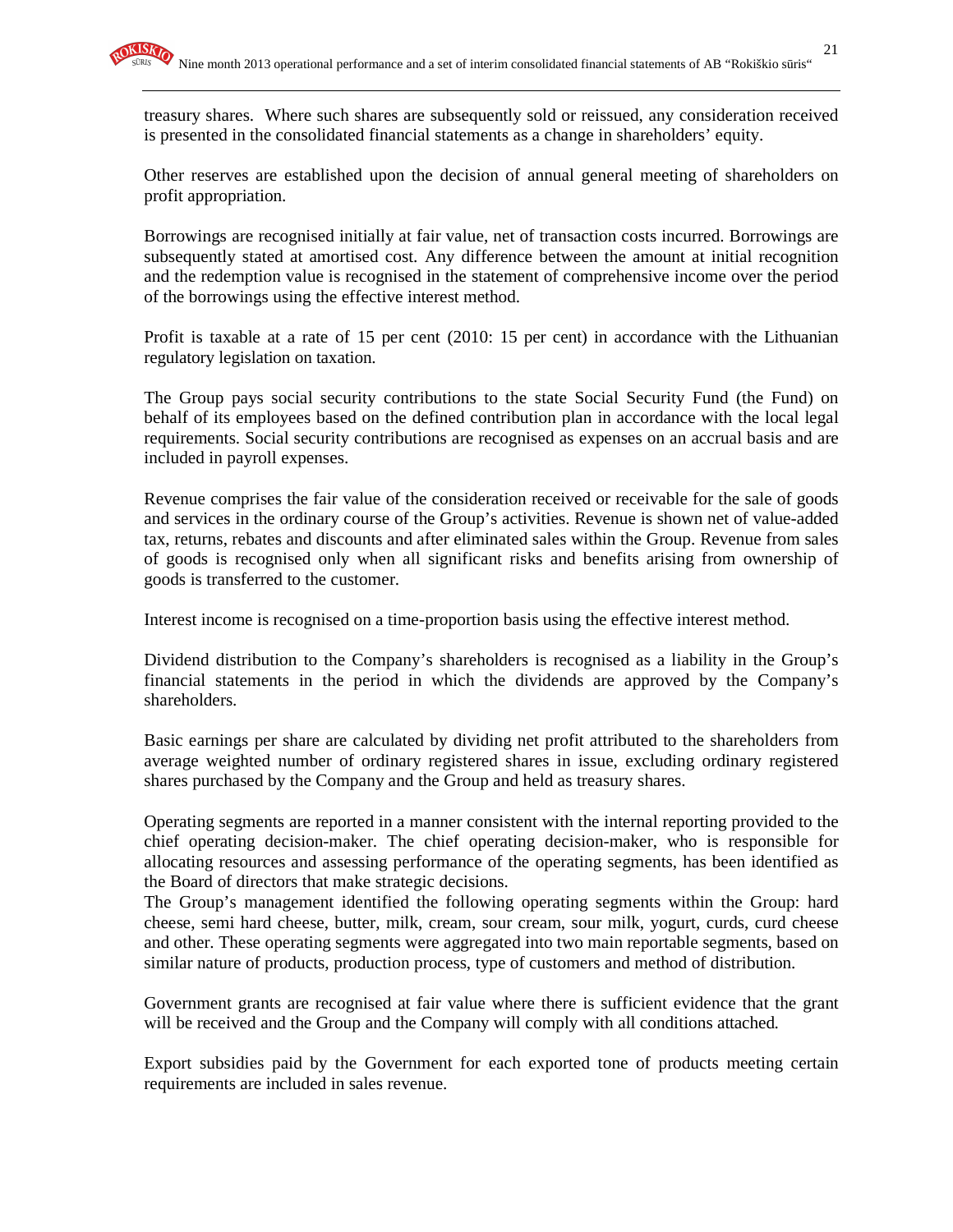Government grants received to finance acquisition of property, plant and equipment are included in non-current deferred income in the balance sheet. They are recognised as income on a straightline basis over the useful life of property, plant and equipment concerned.

Provisions are measured at the present value of expenditures expected to be required to settle the obligation using pre-tax rate that reflects current market assessments of the time value of money and the risks specified to the obligation. The increase in the provision due to passage of time is recognised as interest expense.

Trade payables are recognised initially at fair value and subsequently measured at amortised cost using effective interest method.

With effect from 31 December 2011, the Company and the Group account for property, plant and equipment at revalued amount less accumulated depreciation and impairment loss. Under the newly adopted accounting policy, the revaluation is carried out periodically to ensure that the carrying amount of property, plant and equipment will not differ significantly from the value determined with reference to the fair value at the end of the reporting period. In 2011, the valuation of property, plant and equipment was carried out by Vadasa UAB using the comparative market price method. The Company's management believes the values of property, plant and equipment adjusted under these methods as of 31 December 2011 approximated the fair value. No revaluation of property, plant and equipment was conducted in 2012.

### **3. Information on segments**

#### *Business segments and the segments presented by the financial statements*

The Group's top management indicated the following business segments of the Group: hard cheese, semi hard cheese, butter, milk, cream, sour cream, sour milk, yogurt, curds, fresh cheese etc. The segments were coupled into two main segments presented by the financial statements based on alike production procedure, customer group and distribution channels.

The Group's main business segments:

- Fresh dairy products

- Cheese and other dairy products.

Other operations of the Group comprise of raw milk collection. Transactions between the business segments are on normal commercial terms and conditions.

*Geographic segments* 

Analysis of the Group's income from sales according to markets is as follows:

|                                     | 2013 09 30 | 2012 09 30 |
|-------------------------------------|------------|------------|
| Lithuania                           | 190 918    | 183 876    |
| <b>Countries of the EU</b>          | 319 647    | 290 946    |
| Other (including the USA and Japan) | 145 000    | 106 875    |
| <b>Total</b>                        | 655 565    | 581 697    |

Income analysis according to groups:

|                          | 2013 09 30 | 2012 09 30 |
|--------------------------|------------|------------|
| <b>Product Sales</b>     | 655 095    | 580 784    |
| <b>Provided services</b> | 470        |            |
| <b>Total</b>             | 655 565    | 581 697    |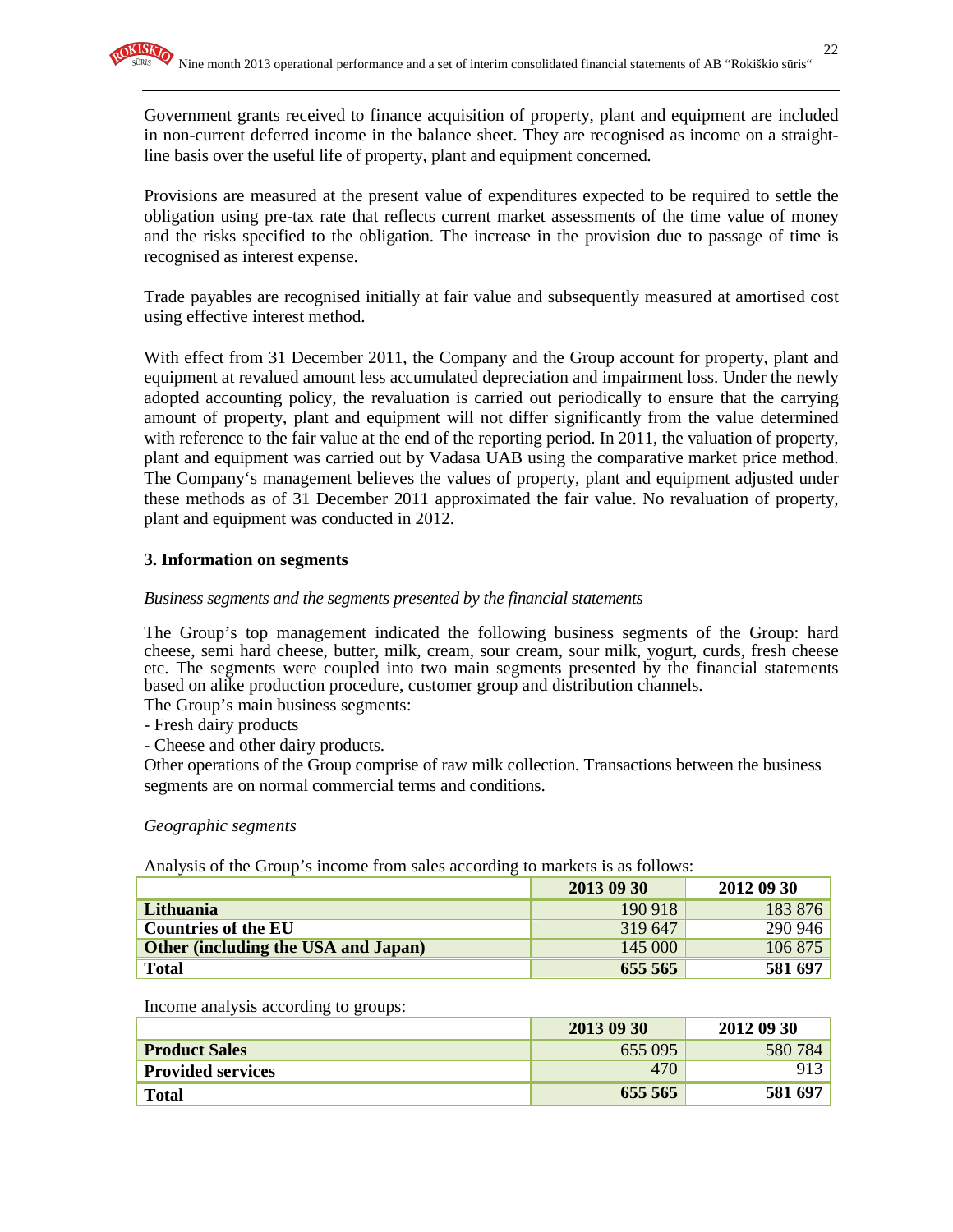#### **4. Long-term tangible assets**

In the income statement the depreciation charge of long-term tangible assets is reported in the following entries: selling and marketing expenses, general and administrative expenses and cost of sales, as well as in production in progress and ready production entries.

Software and intangible asset depreciation charge are accounted in the entry of general and administrative expenses.

#### **5. Other receivables**

As at 30 September 2013, the Group's receivables were made of:

|                                      | 2013 09 30 | 2012 09 30 |
|--------------------------------------|------------|------------|
| Long-term loans granted to farmers   | 2 2 4 0    | 4 1 5 9    |
| Long-term loans granted to employees | 989        | 639        |
| Investments                          | 551        | 552        |
| Loans to other companies             | 33 331     | 6918       |
| Other                                | 1 201      | 2616       |
| <b>Total</b>                         | 38 312     | 14 8 84    |

The repayment terms of loans granted to farmers vary from 2 months to 10 years, whereas the annual interest rate varies from 0 to 10 per cent.

The repayment terms of loans granted to employees vary from 1 to 22 years, whereas the interest rate for them is not calculated. The company's managing bodies believe that the balance sheet values of long-term receivables are their fair values.

#### **6. Inventories**

As at 30 September 2013, the Group's inventories were made of:

|                        | 2013 09 30 | 2012 09 30 |
|------------------------|------------|------------|
| Raw material           | 7903       | 7 1 5 0    |
| Production in progress | 26 313     | 16 9 86    |
| Ready production       | 75 715     | 73 138     |
| Other inventories      | 3 7 5 0    | 3 0 7 1    |
| <b>Total</b>           | 113 681    | 100 345    |

#### **7. Selling and Other Receivables**

As at 30 September 2013, the Group's selling and other receivables were made of:

|                                             | 2013 09 30 | 2012 09 30 |
|---------------------------------------------|------------|------------|
| <b>Selling receivables</b>                  | 114 733    | 124 322    |
| <b>VAT</b> receivable                       | 13 847     | 7614       |
| <b>Other receivables</b>                    | 5 2 8 4    | 1 635      |
| Advance payments and future period expenses | 9 7 5 3    | 901        |
| <b>Total</b>                                | 143 617    | 134 472    |